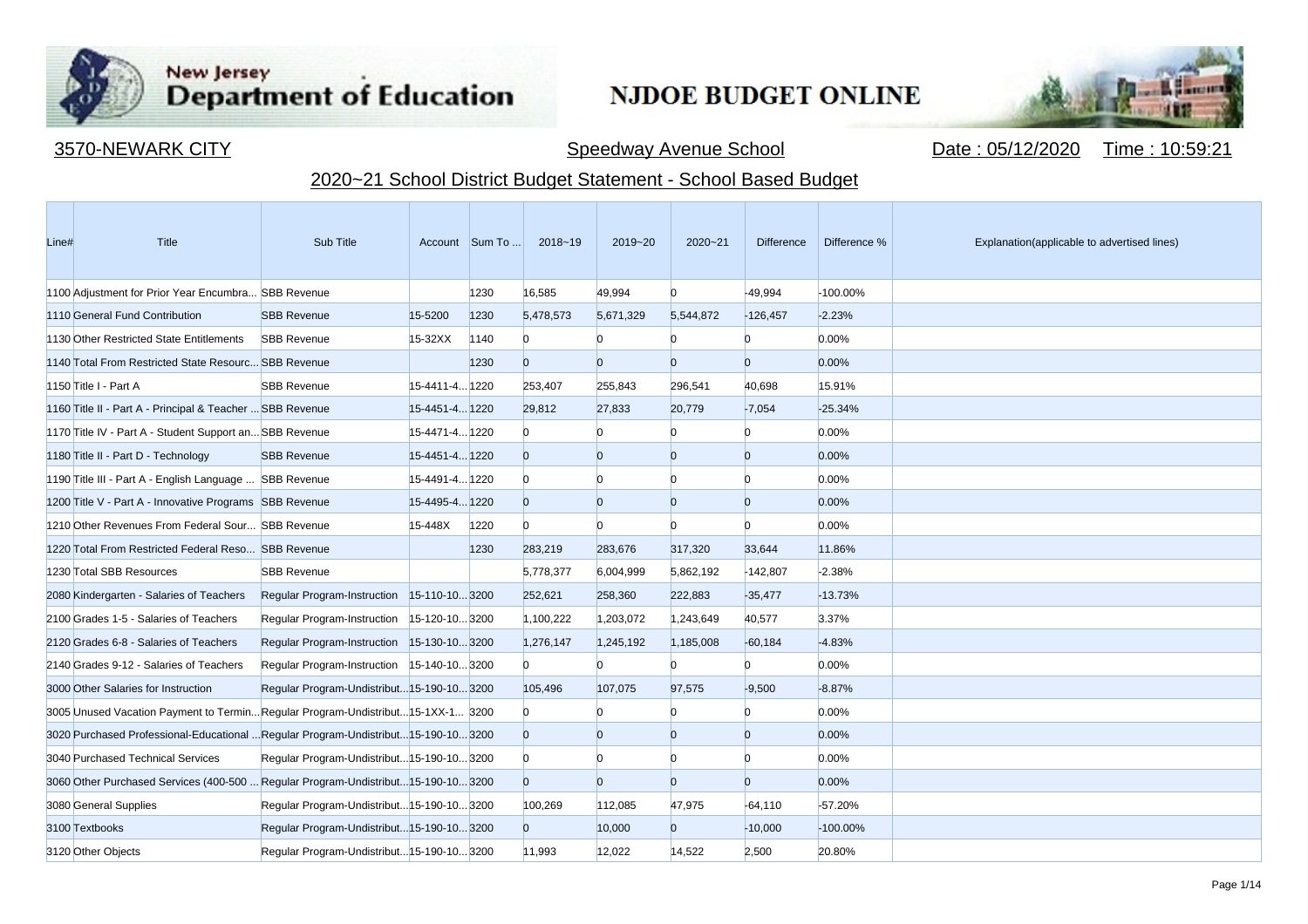| Line# | Title                                                                             | Sub Title                                |                | Account Sum To | 2018~19        | 2019~20        | 2020~21        | Difference     | Difference % | Explanation(applicable to advertised lines) |
|-------|-----------------------------------------------------------------------------------|------------------------------------------|----------------|----------------|----------------|----------------|----------------|----------------|--------------|---------------------------------------------|
|       | 3200 TOTAL REGULAR PROGRAMS - IN Regular Program-Undistribut                      |                                          |                | 72260          | 2,846,748      | 2,947,806      | 2,811,612      | $-136,194$     | $-4.62%$     |                                             |
|       | 3500 Salaries of Teachers                                                         | Cognitive-Mild                           | 15-201-10 3660 |                | $\bf{0}$       | $\Omega$       | n              | $\overline{0}$ | 0.00%        |                                             |
|       | 3520 Other Salaries for Instruction                                               | Cognitive-Mild                           | 15-201-103660  |                | $\overline{0}$ | $\overline{0}$ | $\overline{0}$ | $\overline{0}$ | 0.00%        |                                             |
|       | 3525 Unused Vacation Payment to Termin Cognitive-Mild                             |                                          | 15-201-103660  |                | $\bf{0}$       | $\Omega$       | $\Omega$       | $\Omega$       | 0.00%        |                                             |
|       | 3540 Purchased Professional-Educational  Cognitive-Mild                           |                                          | 15-201-103660  |                | $\overline{0}$ | $\overline{0}$ | $\overline{0}$ | $\Omega$       | 0.00%        |                                             |
|       | 3560 Purchased Technical Services                                                 | Cognitive-Mild                           | 15-201-103660  |                | $\mathbf{0}$   | $\Omega$       | $\Omega$       | n              | 0.00%        |                                             |
|       | 3580 Other Purchased Services (400-500  Cognitive-Mild                            |                                          | 15-201-103660  |                | $\overline{0}$ | $\overline{0}$ | $\overline{0}$ | $\Omega$       | 0.00%        |                                             |
|       | 3600 General Supplies                                                             | Cognitive-Mild                           | 15-201-103660  |                | $\Omega$       | $\Omega$       | $\Omega$       | n              | 0.00%        |                                             |
|       | 3620 Textbooks                                                                    | Cognitive-Mild                           | 15-201-10 3660 |                | $\overline{0}$ | $\overline{0}$ | $\overline{0}$ | $\Omega$       | 0.00%        |                                             |
|       | 3640 Other Objects                                                                | Cognitive-Mild                           | 15-201-103660  |                | $\Omega$       | $\overline{0}$ | $\Omega$       | n              | 0.00%        |                                             |
|       | 3660 TOTAL COGNITIVE - MILD                                                       | Cognitive-Mild                           |                | 10300          | $\overline{0}$ | $\overline{0}$ | $\overline{0}$ | $\overline{0}$ | 0.00%        |                                             |
|       | 4000 Salaries of Teachers                                                         | Cognitive-Moderate                       | 15-202-104160  |                | $\Omega$       | $\bf{0}$       | $\Omega$       | n              | 0.00%        |                                             |
|       | 4020 Other Salaries for Instruction                                               | Cognitive-Moderate                       | 15-202-104160  |                | $\overline{0}$ | $\overline{0}$ | $\overline{0}$ | $\Omega$       | 0.00%        |                                             |
|       | 4025 Unused Vacation Payment to Termin Cognitive-Moderate                         |                                          | 15-202-104160  |                | $\bf{0}$       | $\Omega$       | $\Omega$       | n              | 0.00%        |                                             |
|       | 4040 Purchased Professional-Educational  Cognitive-Moderate                       |                                          | 15-202-104160  |                | $\overline{0}$ | $\overline{0}$ | $\overline{0}$ | $\Omega$       | 0.00%        |                                             |
|       | 4060 Purchased Technical Services                                                 | Cognitive-Moderate                       | 15-202-104160  |                | $\Omega$       | $\Omega$       | $\Omega$       | n              | 0.00%        |                                             |
|       | 4080 Other Purchased Services (400-500  Cognitive-Moderate                        |                                          | 15-202-104160  |                | $\overline{0}$ | $\overline{0}$ | $\overline{0}$ | $\overline{0}$ | 0.00%        |                                             |
|       | 4100 General Supplies                                                             | Cognitive-Moderate                       | 15-202-104160  |                | $\bf{0}$       | $\overline{0}$ | $\Omega$       | n              | 0.00%        |                                             |
|       | 4120 Textbooks                                                                    | Cognitive-Moderate                       | 15-202-104160  |                | $\overline{0}$ | $\overline{0}$ | $\overline{0}$ | $\overline{0}$ | 0.00%        |                                             |
|       | 4140 Other Objects                                                                | Cognitive-Moderate                       | 15-202-104160  |                | $\bf{0}$       | $\overline{0}$ | $\Omega$       | n              | 0.00%        |                                             |
|       | 4160 TOTAL COGNITIVE - MODERATE                                                   | Cognitive-Moderate                       |                | 10300          | $\mathbf{0}$   | $\overline{0}$ | $\Omega$       | $\overline{0}$ | 0.00%        |                                             |
|       | 4500 Salaries of Teachers                                                         | Learning and Language Dis 15-204-10 4660 |                |                | 310,530        | 331,177        | 420,919        | 89,742         | 27.10%       |                                             |
|       | 4520 Other Salaries for Instruction                                               | Learning and Language Dis 15-204-10 4660 |                |                | 5,367          | $\overline{0}$ | 31,622         | 31,622         | 100.00%      |                                             |
|       | 4525 Unused Vacation Payment to Termin Learning and Language Dis 15-204-10 4660   |                                          |                |                | $\Omega$       | $\Omega$       |                | $\Omega$       | 0.00%        |                                             |
|       | 4540 Purchased Professional-Educational  Learning and Language Dis 15-204-10 4660 |                                          |                |                | $\overline{0}$ | $\overline{0}$ | $\overline{0}$ | $\overline{0}$ | 0.00%        |                                             |
|       | 4560 Purchased Technical Services                                                 | Learning and Language Dis 15-204-10 4660 |                |                | $\mathbf{0}$   |                |                |                | 0.00%        |                                             |
|       | 4580 Other Purchased Services (400-500  Learning and Language Dis 15-204-10 4660  |                                          |                |                | $\Omega$       | $\Omega$       | $\Omega$       |                | 0.00%        |                                             |
|       | 4600 General Supplies                                                             | Learning and Language Dis 15-204-10 4660 |                |                | $\overline{0}$ | $\overline{0}$ | $\overline{0}$ | $\overline{0}$ | 0.00%        |                                             |
|       | 4620 Textbooks                                                                    | Learning and Language Dis 15-204-10 4660 |                |                | $\overline{0}$ | $\overline{0}$ | $\overline{0}$ | $\mathbf{0}$   | 0.00%        |                                             |
|       | 4640 Other Objects                                                                | Learning and Language Dis 15-204-10 4660 |                |                | $\Omega$       | $\overline{0}$ | $\overline{0}$ | $\overline{0}$ | 0.00%        |                                             |
|       | 4660 TOTAL LEARNING AND/OR LANG Learning and Language Dis                         |                                          |                | 10300          | 315,897        | 331,177        | 452,541        | 121,364        | 36.65%       |                                             |
|       | 5000 Salaries of Teachers                                                         | Visual Impairments                       | 15-206-10 5160 |                | $\overline{0}$ | $\overline{0}$ | $\Omega$       | $\overline{0}$ | 0.00%        |                                             |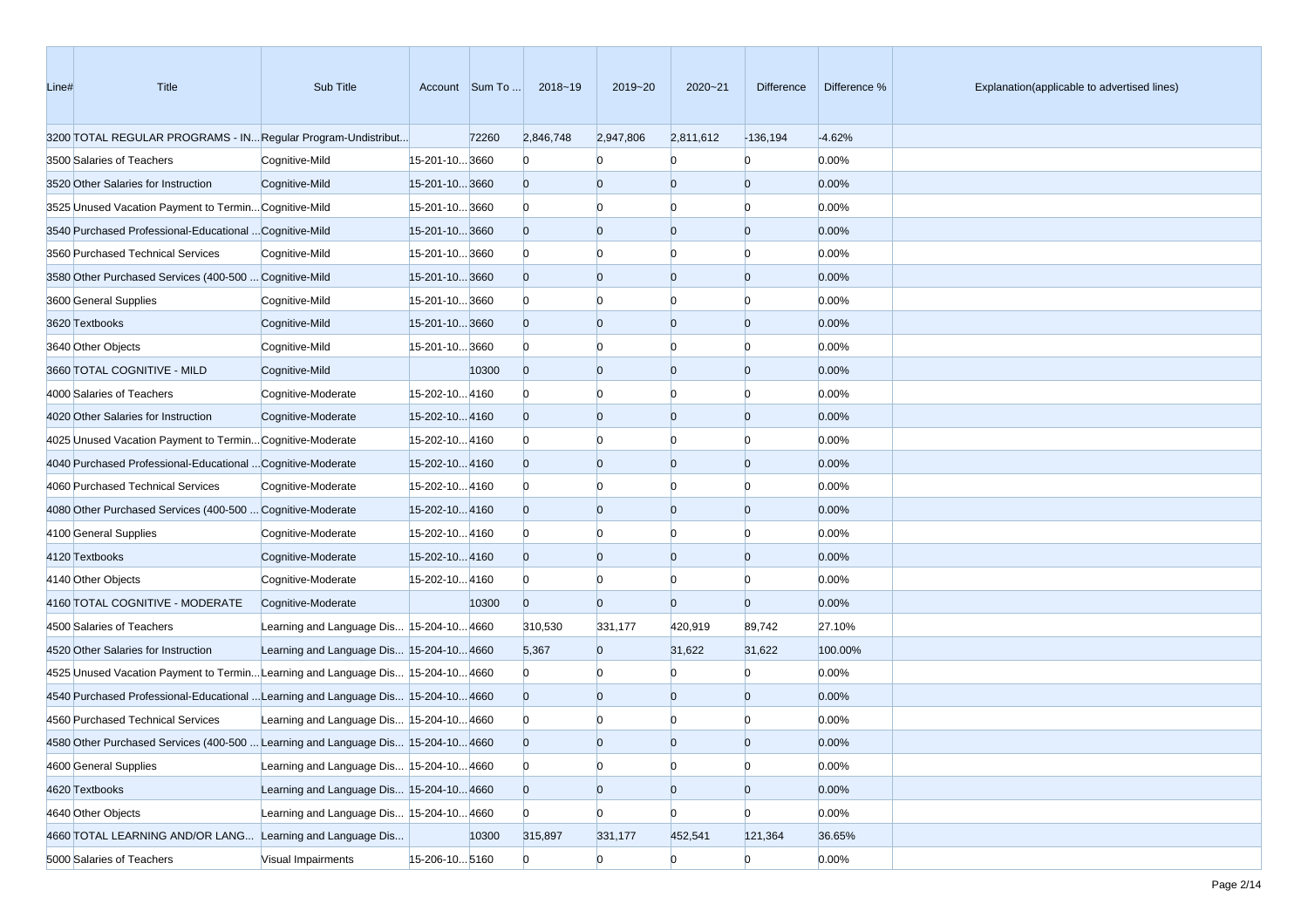| Line# | Title                                                            | Sub Title                      |                      | Account Sum To | 2018~19        | 2019~20        | 2020~21        | Difference     | Difference % | Explanation(applicable to advertised lines) |
|-------|------------------------------------------------------------------|--------------------------------|----------------------|----------------|----------------|----------------|----------------|----------------|--------------|---------------------------------------------|
|       | 5020 Other Salaries for Instruction                              | Visual Impairments             | 15-206-105160        |                | $\overline{0}$ | $\overline{0}$ | $\overline{0}$ | $\overline{0}$ | 0.00%        |                                             |
|       | 5025 Unused Vacation Payment to Termin Visual Impairments        |                                | 15-206-105160        |                | $\mathbf{0}$   | $\Omega$       | $\Omega$       | $\Omega$       | 0.00%        |                                             |
|       | 5040 Purchased Professional-Educational  Visual Impairments      |                                | 15-206-105160        |                | $\overline{0}$ | $\overline{0}$ | $\overline{0}$ | $\overline{0}$ | 0.00%        |                                             |
|       | 5060 Purchased Technical Services                                | Visual Impairments             | 15-206-105160        |                | $\mathbf{0}$   | $\Omega$       | $\Omega$       | n              | 0.00%        |                                             |
|       | 5080 Other Purchased Services (400-500  Visual Impairments       |                                | 15-206-105160        |                | $\overline{0}$ | $\Omega$       | $\overline{0}$ | $\Omega$       | 0.00%        |                                             |
|       | 5100 General Supplies                                            | Visual Impairments             | 15-206-10 5160       |                | $\mathbf{0}$   | $\Omega$       | $\Omega$       | n              | 0.00%        |                                             |
|       | 5120 Textbooks                                                   | Visual Impairments             | 15-206-10 5160       |                | $\overline{0}$ | $\overline{0}$ | $\overline{0}$ | $\overline{0}$ | 0.00%        |                                             |
|       | 5140 Other Objects                                               | Visual Impairments             | 15-206-10 5160       |                | $\mathbf{0}$   | $\Omega$       | $\Omega$       | $\Omega$       | 0.00%        |                                             |
|       | 5160 TOTAL VISUAL IMPAIRMENTS                                    | Visual Impairments             |                      | 10300          | $\overline{0}$ | $\Omega$       | $\overline{0}$ | $\Omega$       | 0.00%        |                                             |
|       | 5500 Salaries of Teachers                                        | <b>Auditory Impairments</b>    | 15-207-105660        |                | $\mathbf{0}$   | $\Omega$       | $\Omega$       | O              | 0.00%        |                                             |
|       | 5520 Other Salaries for Instruction                              | <b>Auditory Impairments</b>    | 15-207-105660        |                | $\overline{0}$ | $\Omega$       | $\overline{0}$ | $\Omega$       | 0.00%        |                                             |
|       | 5525 Unused Vacation Payment to Termin Auditory Impairments      |                                | 15-207-10 5660       |                | $\mathbf{0}$   | $\Omega$       | $\Omega$       | n              | 0.00%        |                                             |
|       | 5540 Purchased Professional-Educational  Auditory Impairments    |                                | 15-207-105660        |                | $\overline{0}$ | $\Omega$       | $\overline{0}$ | $\overline{0}$ | 0.00%        |                                             |
|       | 5560 Purchased Technical Services                                | <b>Auditory Impairments</b>    | 15-207-105660        |                | $\mathbf{0}$   | $\Omega$       | $\Omega$       | $\Omega$       | 0.00%        |                                             |
|       | 5580 Other Purchased Services (400-500  Auditory Impairments     |                                | 15-207-105660        |                | $\overline{0}$ | $\Omega$       | $\overline{0}$ | $\Omega$       | 0.00%        |                                             |
|       | 5600 General Supplies                                            | <b>Auditory Impairments</b>    | 15-207-105660        |                | $\mathbf{0}$   | $\Omega$       | $\Omega$       | n              | 0.00%        |                                             |
|       | 5620 Textbooks                                                   | <b>Auditory Impairments</b>    | 15-207-105660        |                | $\overline{0}$ | $\Omega$       | $\overline{0}$ | $\Omega$       | 0.00%        |                                             |
|       | 5640 Other Objects                                               | <b>Auditory Impairments</b>    | 15-207-105660        |                | $\mathbf{0}$   | $\Omega$       | $\Omega$       | n              | 0.00%        |                                             |
|       | 5660 TOTAL AUDITORY IMPAIRMENTS                                  | <b>Auditory Impairments</b>    |                      | 10300          | $\overline{0}$ | $\Omega$       | $\overline{0}$ | $\overline{0}$ | 0.00%        |                                             |
|       | 6000 Salaries of Teachers                                        | <b>Behavioral Disabilities</b> | 15-209-10 6160       |                | $\mathbf{0}$   | $\Omega$       | $\Omega$       | $\Omega$       | 0.00%        |                                             |
|       | 6020 Other Salaries for Instruction                              | <b>Behavioral Disabilities</b> | 15-209-10 6160       |                | $\overline{0}$ | $\Omega$       | $\overline{0}$ | $\Omega$       | 0.00%        |                                             |
|       | 6025 Unused Vacation Payment to Termin Behavioral Disabilities   |                                | 15-209-10 6160       |                | $\mathbf{0}$   | $\Omega$       | $\Omega$       | O              | 0.00%        |                                             |
|       | 6040 Purchased Professional-Educational  Behavioral Disabilities |                                | $15 - 209 - 10 6160$ |                | $\overline{0}$ | $\Omega$       | $\overline{0}$ | $\Omega$       | 0.00%        |                                             |
|       | 6060 Purchased Technical Services                                | <b>Behavioral Disabilities</b> | 15-209-10 6160       |                | $\mathbf{0}$   | $\Omega$       | $\Omega$       | n              | 0.00%        |                                             |
|       | 6080 Other Purchased Services (400-500  Behavioral Disabilities  |                                | $15 - 209 - 10 6160$ |                | $\overline{0}$ | $\Omega$       | $\overline{0}$ | $\Omega$       | 0.00%        |                                             |
|       | 6100 General Supplies                                            | <b>Behavioral Disabilities</b> | 15-209-10 6160       |                | $\mathbf{0}$   |                |                |                | 0.00%        |                                             |
|       | 6120 Textbooks                                                   | <b>Behavioral Disabilities</b> | 15-209-10 6160       |                | $\Omega$       | $\Omega$       | $\Omega$       | n              | 0.00%        |                                             |
|       | 6140 Other Objects                                               | <b>Behavioral Disabilities</b> | 15-209-10 6160       |                | $\overline{0}$ | $\bf{0}$       | $\overline{0}$ | $\overline{0}$ | 0.00%        |                                             |
|       | 6160 TOTAL BEHAVIORAL DISABILITIES Behavioral Disabilities       |                                |                      | 10300          | $\overline{0}$ | $\overline{0}$ | $\overline{0}$ | $\overline{0}$ | 0.00%        |                                             |
|       | 6500 Salaries of Teachers                                        | <b>Multiple Disabilities</b>   | 15-212-10 6660       |                | 102,432        | 1,820          | $\overline{0}$ | $-1,820$       | -100.00%     |                                             |
|       | 6520 Other Salaries for Instruction                              | <b>Multiple Disabilities</b>   | 15-212-10 6660       |                | 45,970         | $\mathbf{0}$   | $\overline{0}$ | $\overline{0}$ | 0.00%        |                                             |
|       | 6525 Unused Vacation Payment to Termin Multiple Disabilities     |                                | 15-212-10 6660       |                | $\overline{0}$ | $\overline{0}$ | $\overline{0}$ | $\overline{0}$ | 0.00%        |                                             |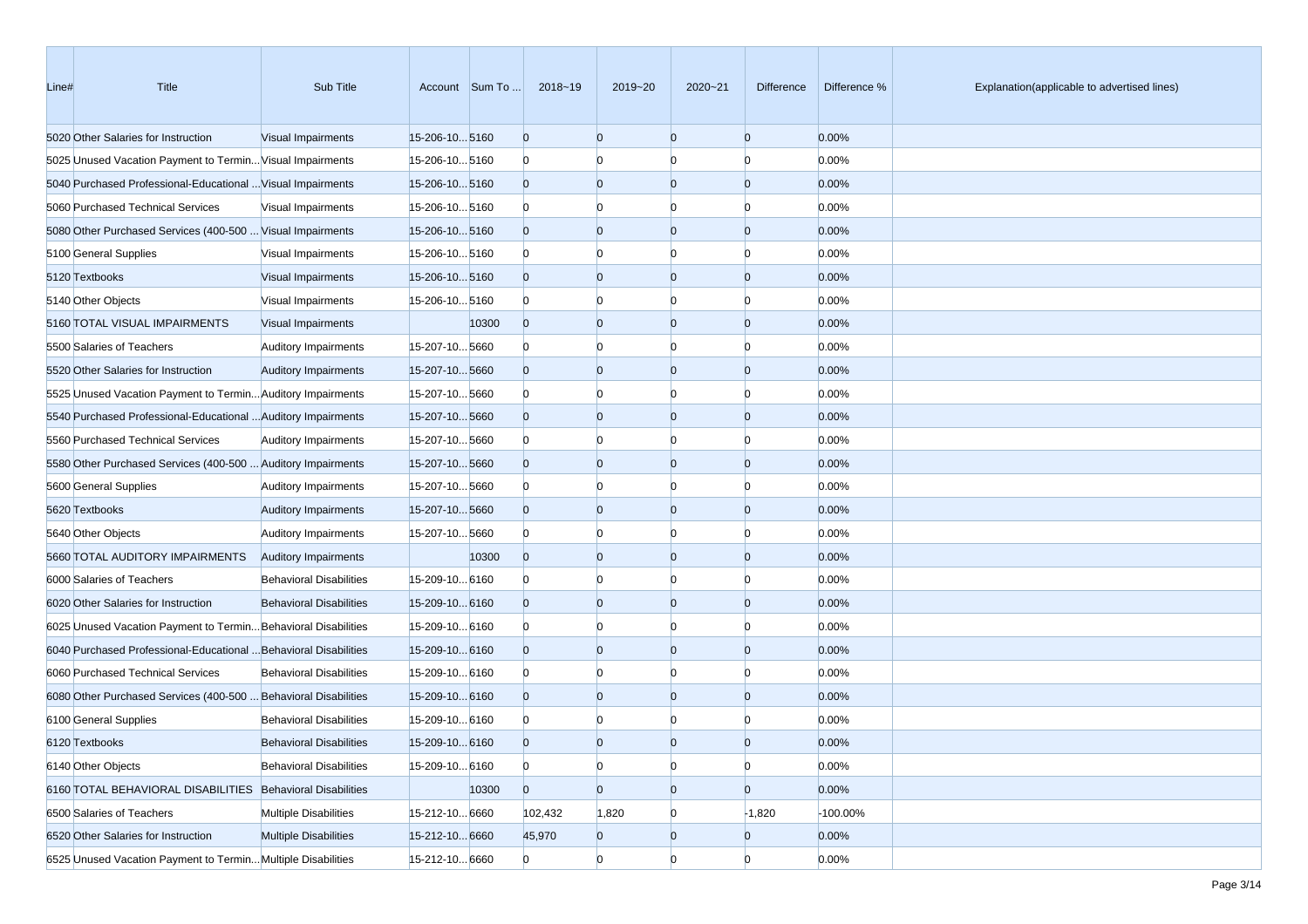| Line# | Title                                                                                 | Sub Title                                     |                | Account Sum To | 2018~19        | 2019~20        | 2020~21        | Difference     | Difference % | Explanation(applicable to advertised lines) |
|-------|---------------------------------------------------------------------------------------|-----------------------------------------------|----------------|----------------|----------------|----------------|----------------|----------------|--------------|---------------------------------------------|
|       | 6540 Purchased Professional-Educational  Multiple Disabilities                        |                                               | 15-212-10 6660 |                | $\overline{0}$ | $\overline{0}$ | $\overline{0}$ | $\overline{0}$ | 0.00%        |                                             |
|       | 6560 Purchased Technical Services                                                     | <b>Multiple Disabilities</b>                  | 15-212-10 6660 |                | $\bf{0}$       | $\Omega$       | $\Omega$       | $\Omega$       | 0.00%        |                                             |
|       | 6580 Other Purchased Services (400-500  Multiple Disabilities                         |                                               | 15-212-10 6660 |                | $\overline{0}$ | $\overline{0}$ | $\overline{0}$ | $\overline{0}$ | 0.00%        |                                             |
|       | 6600 General Supplies                                                                 | <b>Multiple Disabilities</b>                  | 15-212-10 6660 |                | $\bf{0}$       | $\Omega$       | $\Omega$       | $\Omega$       | 0.00%        |                                             |
|       | 6620 Textbooks                                                                        | <b>Multiple Disabilities</b>                  | 15-212-10 6660 |                | $\overline{0}$ | $\overline{0}$ | $\overline{0}$ | $\Omega$       | 0.00%        |                                             |
|       | 6640 Other Objects                                                                    | <b>Multiple Disabilities</b>                  | 15-212-10 6660 |                | $\Omega$       | $\Omega$       | $\Omega$       | n              | 0.00%        |                                             |
|       | 6660 TOTAL MULTIPLE DISABILITIES                                                      | <b>Multiple Disabilities</b>                  |                | 10300          | 148,402        | 1,820          | $\Omega$       | $-1,820$       | $-100.00\%$  |                                             |
|       | 7000 Salaries of Teachers                                                             | Resource Room/Resource   15-213-10 7160       |                |                | 232,226        | 237,385        | 233,681        | $-3,704$       | $-1.56%$     |                                             |
|       | 7020 Other Salaries for Instruction                                                   | Resource Room/Resource    15-213-10 7160      |                |                | 8,977          | 10,200         | 8,190          | $-2,010$       | $-19.71%$    |                                             |
|       | 7025 Unused Vacation Payment to TerminResource Room/Resource  15-213-107160           |                                               |                |                | $\bf{0}$       | $\Omega$       | n              | $\Omega$       | 0.00%        |                                             |
|       | 7040 Purchased Professional-Educational  Resource Room/Resource  15-213-10 7160       |                                               |                |                | $\overline{0}$ | $\overline{0}$ | $\overline{0}$ | $\mathbf{0}$   | 0.00%        |                                             |
|       | 7060 Purchased Technical Services                                                     | Resource Room/Resource   15-213-10 7160       |                |                | $\Omega$       | $\overline{0}$ | $\Omega$       | $\Omega$       | 0.00%        |                                             |
|       | 7080 Other Purchased Services (400-500  Resource Room/Resource  15-213-10 7160        |                                               |                |                | $\overline{0}$ | $\Omega$       | $\Omega$       | $\overline{0}$ | 0.00%        |                                             |
|       | 7100 General Supplies                                                                 | Resource Room/Resource   15-213-10 7160       |                |                | 28,187         | 35,000         | 15,000         | $-20,000$      | $-57.14%$    |                                             |
|       | 7120 Textbooks                                                                        | Resource Room/Resource   15-213-10 7160       |                |                | $\overline{0}$ | 6,000          | $\overline{0}$ | $-6,000$       | $-100.00\%$  |                                             |
|       | 7140 Other Objects                                                                    | Resource Room/Resource   15-213-10 7160       |                |                | $\Omega$       | $\Omega$       | $\Omega$       | $\Omega$       | 0.00%        |                                             |
|       | 7160 TOTAL RESOURCE ROOM/RESOU Resource Room/Resource                                 |                                               |                | 10300          | 269,390        | 288,585        | 256,871        | $-31,714$      | $-10.99%$    |                                             |
|       | 7500 Salaries of Teachers                                                             | Autism                                        | 15-214-107660  |                | $\mathbf{0}$   | $\Omega$       | $\Omega$       | $\Omega$       | 0.00%        |                                             |
|       | 7520 Other Salaries for Instruction                                                   | Autism                                        | 15-214-107660  |                | $\overline{0}$ | $\overline{0}$ | $\overline{0}$ | $\overline{0}$ | 0.00%        |                                             |
|       | 7525 Unused Vacation Payment to Termin Autism                                         |                                               | 15-214-107660  |                | $\Omega$       | $\overline{0}$ | $\Omega$       | $\Omega$       | 0.00%        |                                             |
|       | 7540 Purchased Professional-Educational  Autism                                       |                                               | 15-214-107660  |                | $\overline{0}$ | $\overline{0}$ | $\overline{0}$ | $\Omega$       | 0.00%        |                                             |
|       | 7560 Purchased Technical Services                                                     | Autism                                        | 15-214-107660  |                | $\Omega$       | $\Omega$       | $\Omega$       | n              | 0.00%        |                                             |
|       | 7580 Other Purchased Services (400-500  Autism                                        |                                               | 15-214-107660  |                | $\overline{0}$ | $\overline{0}$ | $\overline{0}$ | $\Omega$       | 0.00%        |                                             |
|       | 7600 General Supplies                                                                 | Autism                                        | 15-214-107660  |                | $\Omega$       | $\Omega$       | $\Omega$       | n              | 0.00%        |                                             |
|       | 7620 Textbooks                                                                        | Autism                                        | 15-214-107660  |                | $\overline{0}$ | $\overline{0}$ | $\overline{0}$ | $\Omega$       | 0.00%        |                                             |
|       | 7640 Other Objects                                                                    | Autism                                        | 15-214-107660  |                | $\Omega$       |                | $\Omega$       |                | 0.00%        |                                             |
|       | 7660 TOTAL AUTISM                                                                     | Autism                                        |                | 10300          | $\Omega$       | $\Omega$       | $\Omega$       |                | 0.00%        |                                             |
|       | 8000 Salaries of Teachers                                                             | Preschool Disabilities Part Ti 15-215-10 8140 |                |                | $\mathbf{0}$   | $\overline{0}$ | $\overline{0}$ | $\overline{0}$ | 0.00%        |                                             |
|       | 8020 Other Salaries for Instruction                                                   | Preschool Disabilities Part Ti 15-215-10 8140 |                |                | $\overline{0}$ | $\overline{0}$ | $\overline{0}$ | $\overline{0}$ | 0.00%        |                                             |
|       | 8025 Unused Vacation Payment to Termin Preschool Disabilities Part Ti 15-215-10 8140  |                                               |                |                | $\mathbf{0}$   | $\bf{0}$       | $\bf{0}$       | n              | 0.00%        |                                             |
|       | 8040 Purchased Professional-Educational  Preschool Disabilities Part Ti15-215-10 8140 |                                               |                |                | $\overline{0}$ | $\mathbf{0}$   | $\mathbf{0}$   | $\overline{0}$ | 0.00%        |                                             |
|       | 8060 Purchased Technical Services                                                     | Preschool Disabilities Part Ti 15-215-10 8140 |                |                | $\overline{0}$ | $\overline{0}$ | $\Omega$       | $\Omega$       | 0.00%        |                                             |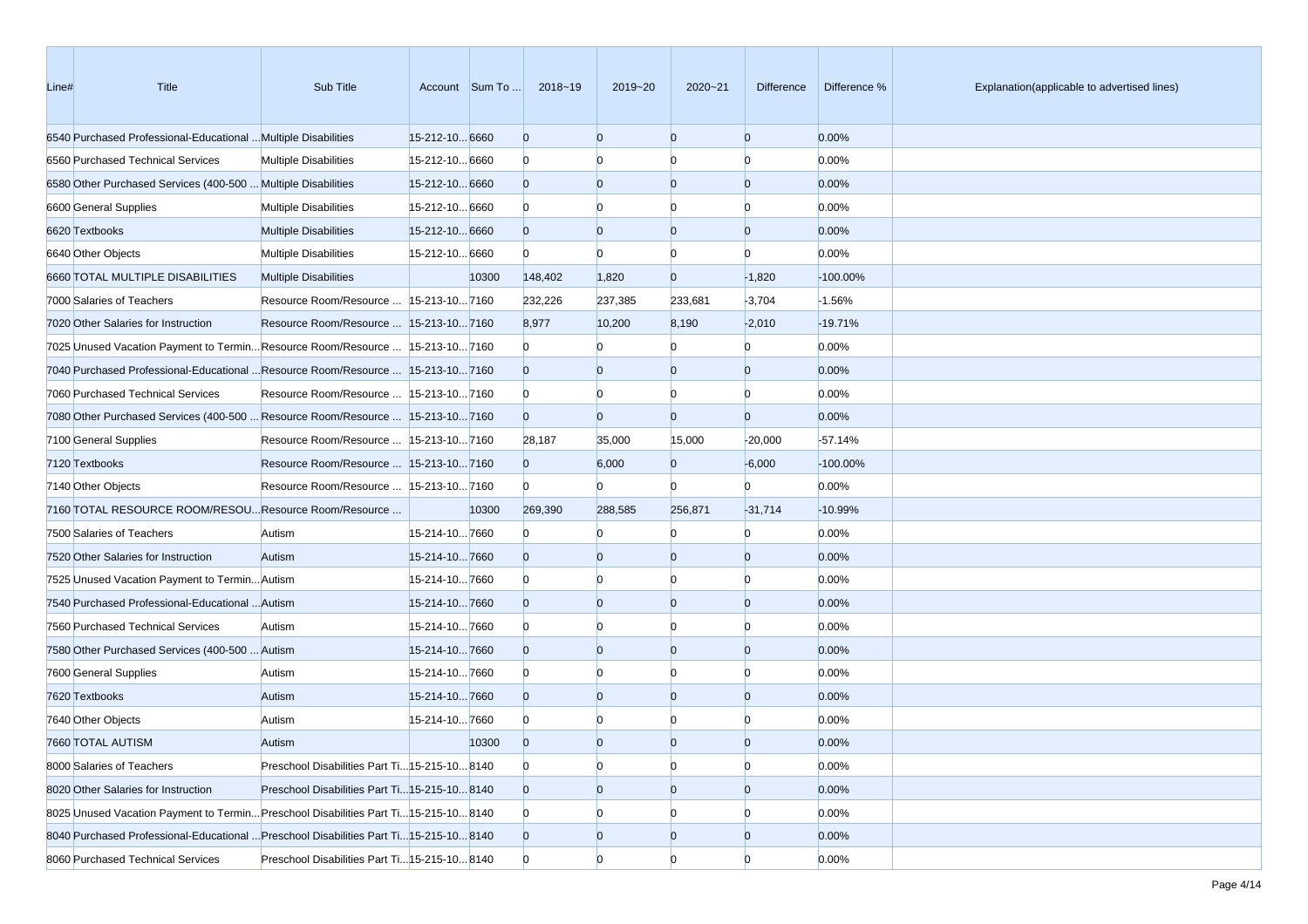| Line# | Title                                                                                  | Sub Title                                     |                 | Account Sum To | 2018~19        | 2019~20        | 2020~21        | Difference     | Difference % | Explanation(applicable to advertised lines) |
|-------|----------------------------------------------------------------------------------------|-----------------------------------------------|-----------------|----------------|----------------|----------------|----------------|----------------|--------------|---------------------------------------------|
|       | 8080 Other Purchased Services (400-500  Preschool Disabilities Part Ti15-215-10 8140   |                                               |                 |                | $\mathbf{0}$   | $\overline{0}$ | $\overline{0}$ | $\mathbf{0}$   | 0.00%        |                                             |
|       | 8100 General Supplies                                                                  | Preschool Disabilities Part Ti 15-215-10 8140 |                 |                | $\mathbf{0}$   | n              |                | n              | 0.00%        |                                             |
|       | 8120 Other Objects                                                                     | Preschool Disabilities Part Ti 15-215-10 8140 |                 |                | $\overline{0}$ | $\overline{0}$ | $\overline{0}$ | $\mathbf{0}$   | 0.00%        |                                             |
|       | 8140 TOTAL PRESCHOOL DISABILITIES Preschool Disabilities Part Ti                       |                                               |                 | 10300          | $\mathbf{0}$   | $\Omega$       | n              | n              | 0.00%        |                                             |
|       | 8500 Salaries of Teachers                                                              | Preschool Disabilities Full Ti 15-216-10 8640 |                 |                | $\mathbf{0}$   | $\overline{0}$ | $\overline{0}$ | $\mathbf{0}$   | 0.00%        |                                             |
|       | 8520 Other Salaries for Instruction                                                    | Preschool Disabilities Full Ti 15-216-10 8640 |                 |                | $\mathbf{0}$   | $\Omega$       | $\Omega$       | $\Omega$       | 0.00%        |                                             |
|       | 8525 Unused Vacation Payment to Termin Preschool Disabilities Full Ti 15-216-10 8640   |                                               |                 |                | $\overline{0}$ | $\overline{0}$ | $\overline{0}$ | $\mathbf{0}$   | 0.00%        |                                             |
|       | 8640 Purchased Professional-Educational  Preschool Disabilities Full Ti 15-216-10 8640 |                                               |                 |                | $\bf{0}$       | n              | n              | n              | 0.00%        |                                             |
|       | 8560 Purchased Technical Services                                                      | Preschool Disabilities Full Ti 15-216-10 8640 |                 |                | $\overline{0}$ | $\overline{0}$ | $\overline{0}$ | $\mathbf{0}$   | 0.00%        |                                             |
|       | 8680 Other Purchased Services (400-500  Preschool Disabilities Full Ti 15-216-10 8640  |                                               |                 |                | $\mathbf{0}$   | n              |                | n              | 0.00%        |                                             |
|       | 8600 General Supplies                                                                  | Preschool Disabilities Full Ti 15-216-10 8640 |                 |                | $\overline{0}$ | $\overline{0}$ | $\overline{0}$ | $\mathbf{0}$   | 0.00%        |                                             |
|       | 8620 Other Objects                                                                     | Preschool Disabilities Full Ti 15-216-10 8640 |                 |                | $\bf{0}$       | $\Omega$       | n              | n              | 0.00%        |                                             |
|       | 8640 TOTAL PRESCHOOL DISABILITIES Preschool Disabilities Full Ti                       |                                               |                 | 10300          | $\mathbf{0}$   | $\overline{0}$ | $\overline{0}$ | $\mathbf{0}$   | 0.00%        |                                             |
|       | 10 Salaries of Teachers                                                                | Cognitive - Severe                            | 15-222-10 10150 |                | $\bf{0}$       | $\Omega$       | $\Omega$       | n              | 0.00%        |                                             |
|       | 10 Other Salaries for Instruction                                                      | Cognitive - Severe                            | 15-222-1010150  |                | $\overline{0}$ | $\overline{0}$ | $\overline{0}$ | $\mathbf{0}$   | 0.00%        |                                             |
|       | 10 Unused Vacation Payment to Termin Cognitive - Severe                                |                                               | 15-222-10 10150 |                | $\bf{0}$       | n              | n              | n              | 0.00%        |                                             |
|       | 10 Purchased Professional-Educational  Cognitive - Severe                              |                                               | 15-222-10 10150 |                | $\overline{0}$ | $\overline{0}$ | $\overline{0}$ | $\mathbf{0}$   | 0.00%        |                                             |
|       | 10 Purchased Technical Services                                                        | Cognitive - Severe                            | 15-222-10 10150 |                | $\bf{0}$       | n              |                | n              | 0.00%        |                                             |
|       | 10 Other Purchased Services (400-500  Cognitive - Severe                               |                                               | 15-222-10 10150 |                | $\overline{0}$ | $\overline{0}$ | $\overline{0}$ | $\mathbf{0}$   | 0.00%        |                                             |
|       | 10 General Supplies                                                                    | Cognitive - Severe                            | 15-222-10 10150 |                | $\bf{0}$       | $\Omega$       | n              | $\Omega$       | 0.00%        |                                             |
|       | 10 Textbooks                                                                           | Cognitive - Severe                            | 15-222-10 10150 |                | $\overline{0}$ | $\overline{0}$ | $\overline{0}$ | $\mathbf{0}$   | 0.00%        |                                             |
|       | 10 Other Objects                                                                       | Cognitive - Severe                            | 15-222-10 10150 |                | $\bf{0}$       | $\Omega$       | n              | $\Omega$       | 0.00%        |                                             |
|       | 10 TOTAL COGNITIVE - SEVERE                                                            | <b>Cognitive Severe</b>                       |                 | 10300          | $\overline{0}$ | $\overline{0}$ | $\Omega$       | $\mathbf{0}$   | 0.00%        |                                             |
|       | 10 TOTAL SPECIAL EDUCATION - IN                                                        |                                               |                 | 72260          | 733,689        | 621,582        | 709,412        | 87,830         | 14.13%       |                                             |
|       | 11 Salaries of Teachers                                                                | <b>Basic Skills/Remedial</b>                  | 15-230-10 11160 |                | $\Omega$       | $\overline{0}$ | $\Omega$       | $\overline{0}$ | 0.00%        |                                             |
|       | 11 Other Salaries for Instruction                                                      | <b>Basic Skills/Remedial</b>                  | 15-230-10 11160 |                | $\bf{0}$       | n              |                | n              | 0.00%        |                                             |
|       | 11 Unused Vacation Payment to Termin Basic Skills/Remedial                             |                                               | 15-230-10 11160 |                | $\Omega$       | $\Omega$       | $\Omega$       | $\Omega$       | 0.00%        |                                             |
|       | 11 Purchased Professional-Educational  Basic Skills/Remedial                           |                                               | 15-230-10 11160 |                | $\overline{0}$ | $\overline{0}$ | $\overline{0}$ | $\overline{0}$ | 0.00%        |                                             |
|       | 11 Purchased Technical Services                                                        | <b>Basic Skills/Remedial</b>                  | 15-230-10 11160 |                | $\overline{0}$ | $\mathbf{0}$   | $\overline{0}$ | $\overline{0}$ | 0.00%        |                                             |
|       | 11 Other Purchased Services (400-500  Basic Skills/Remedial                            |                                               | 15-230-10 11160 |                | $\bf{0}$       | $\overline{0}$ |                | $\Omega$       | 0.00%        |                                             |
|       | 11 General Supplies                                                                    | <b>Basic Skills/Remedial</b>                  | 15-230-10 11160 |                | $\overline{0}$ | $\mathbf{0}$   | $\mathbf{0}$   | $\overline{0}$ | 0.00%        |                                             |
|       | 11 Textbooks                                                                           | Basic Skills/Remedial                         | 15-230-10 11160 |                | $\overline{0}$ | $\overline{0}$ | $\Omega$       | $\Omega$       | 0.00%        |                                             |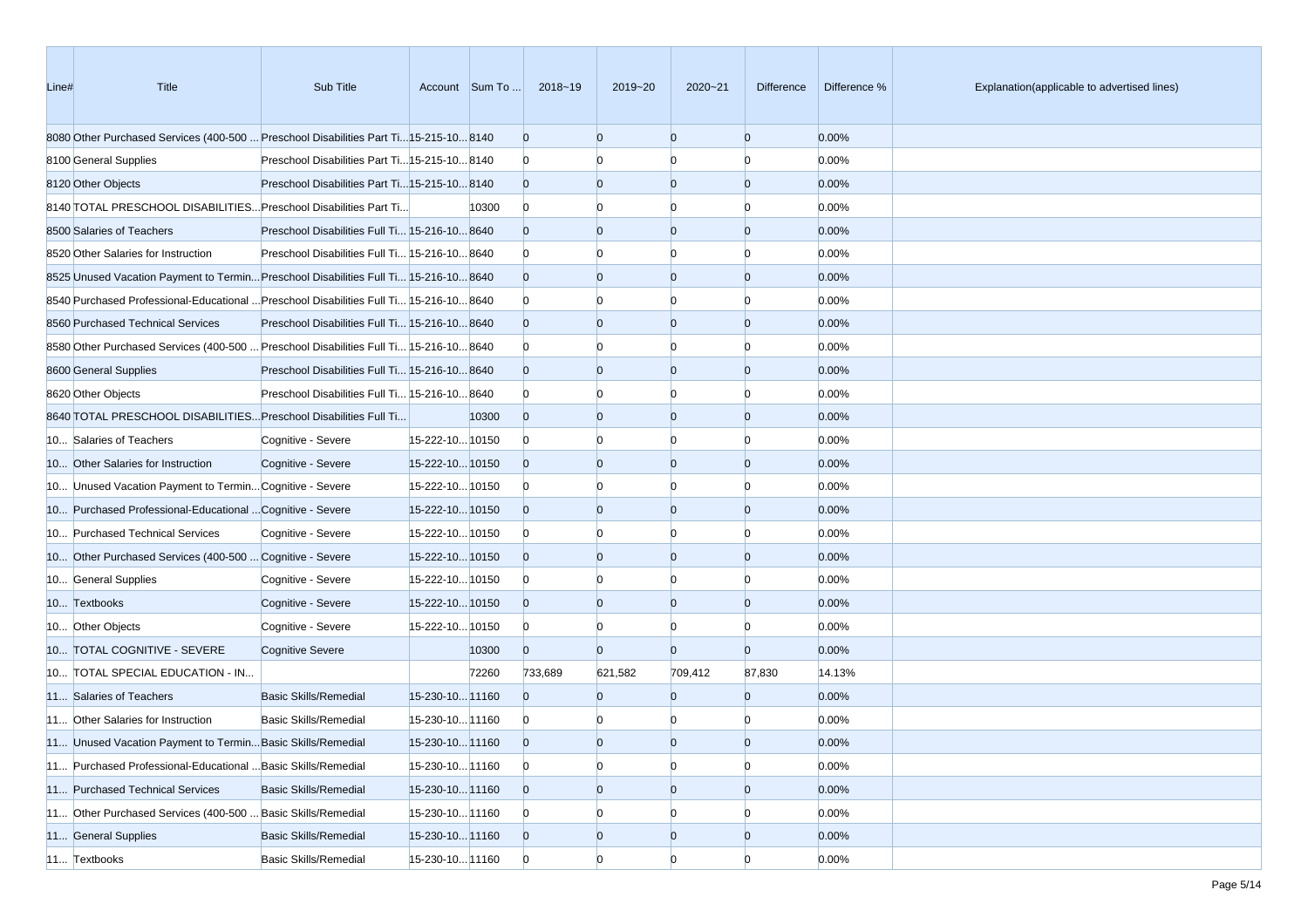| Line# | Title                                                                             | Sub Title                                  |                 | Account Sum To | 2018~19        | 2019~20        | $2020 - 21$    | <b>Difference</b> | Difference % | Explanation(applicable to advertised lines) |
|-------|-----------------------------------------------------------------------------------|--------------------------------------------|-----------------|----------------|----------------|----------------|----------------|-------------------|--------------|---------------------------------------------|
|       | 11 Other Objects                                                                  | <b>Basic Skills/Remedial</b>               | 15-230-10 11160 |                | $\overline{0}$ | $\overline{0}$ | $\overline{0}$ | $\overline{0}$    | 0.00%        |                                             |
|       | 11 TOTAL BASIC SKILLS/REMEDIAL - Basic Skills/Remedial                            |                                            |                 | 72260          | $\overline{0}$ | n              | $\Omega$       | n                 | 0.00%        |                                             |
|       | 12 Salaries of Teachers                                                           | <b>Bilingual Education</b>                 | 15-240-10 12160 |                | $\overline{0}$ | $\overline{0}$ | $\overline{0}$ | $\Omega$          | 0.00%        |                                             |
|       | 12 Other Salaries for Instruction                                                 | <b>Bilingual Education</b>                 | 15-240-10 12160 |                | $\mathbf{0}$   |                | $\Omega$       | n                 | 0.00%        |                                             |
|       | 12 Unused Vacation Payment to Termin Bilingual Education                          |                                            | 15-240-10 12160 |                | $\overline{0}$ | $\overline{0}$ | $\overline{0}$ | $\Omega$          | 0.00%        |                                             |
|       | 12 Purchased Professional-Educational  Bilingual Education                        |                                            | 15-240-10 12160 |                | $\mathbf{0}$   | $\Omega$       | $\Omega$       |                   | 0.00%        |                                             |
|       | 12 Purchased Technical Services                                                   | <b>Bilingual Education</b>                 | 15-240-10 12160 |                | $\overline{0}$ | $\overline{0}$ | $\overline{0}$ | $\Omega$          | 0.00%        |                                             |
|       | 12 Other Purchased Services (400-500  Bilingual Education                         |                                            | 15-240-10 12160 |                | $\mathbf{0}$   |                | 0              |                   | 0.00%        |                                             |
|       | 12 General Supplies                                                               | <b>Bilingual Education</b>                 | 15-240-10 12160 |                | $\overline{0}$ | $\Omega$       | $\overline{0}$ | $\Omega$          | 0.00%        |                                             |
|       | 12 Textbooks                                                                      | <b>Bilingual Education</b>                 | 15-240-10 12160 |                | $\mathbf{0}$   | $\Omega$       | $\Omega$       | $\Omega$          | 0.00%        |                                             |
|       | 12 Other Objects                                                                  | <b>Bilingual Education</b>                 | 15-240-10 12160 |                | $\overline{0}$ | $\overline{0}$ | $\overline{0}$ | $\Omega$          | 0.00%        |                                             |
|       | 12 TOTAL BILINGUAL EDUCATION - I Bilingual Education                              |                                            |                 | 72260          | $\bf{0}$       | $\Omega$       | $\Omega$       |                   | 0.00%        |                                             |
|       | 13 Salaries of Teachers                                                           | Vocational Programs-Local I 15-3XX-1 13160 |                 |                | $\overline{0}$ | $\Omega$       | $\overline{0}$ | $\Omega$          | 0.00%        |                                             |
|       | 13 Other Salaries for Instruction                                                 | Vocational Programs-Local I 15-3XX-1 13160 |                 |                | $\mathbf{0}$   |                | $\Omega$       |                   | 0.00%        |                                             |
|       | 13 Unused Vacation Payment to Termin Vocational Programs-Local I 15-3XX-1 13160   |                                            |                 |                | $\overline{0}$ | $\overline{0}$ | $\overline{0}$ | $\Omega$          | 0.00%        |                                             |
|       | 13 Purchased Professional-Educational  Vocational Programs-Local I 15-3XX-1 13160 |                                            |                 |                | $\mathbf{0}$   |                | $\Omega$       | n                 | 0.00%        |                                             |
|       | 13 Purchased Technical Services                                                   | Vocational Programs-Local I 15-3XX-1 13160 |                 |                | $\overline{0}$ | $\overline{0}$ | $\overline{0}$ | $\Omega$          | 0.00%        |                                             |
|       | 13 Other Purchased Services (400-500  Vocational Programs-Local I 15-3XX-1 13160  |                                            |                 |                | $\bf{0}$       | $\Omega$       | $\Omega$       |                   | 0.00%        |                                             |
|       | 13 General Supplies                                                               | Vocational Programs-Local I 15-3XX-1 13160 |                 |                | $\overline{0}$ | $\overline{0}$ | $\overline{0}$ | $\Omega$          | 0.00%        |                                             |
|       | 13 Textbooks                                                                      | Vocational Programs-Local I 15-3XX-1 13160 |                 |                | $\mathbf{0}$   |                | 0              |                   | 0.00%        |                                             |
|       | 13 Other Objects                                                                  | Vocational Programs-Local I 15-3XX-1 13160 |                 |                | $\overline{0}$ | $\Omega$       | $\overline{0}$ | $\Omega$          | 0.00%        |                                             |
|       | 13 TOTAL VOCATIONAL PROGRAMS  Vocational Programs-Local I 15-3XX-1 72260          |                                            |                 |                | $\mathbf{0}$   | $\Omega$       | $\Omega$       | $\Omega$          | 0.00%        |                                             |
|       | 17 Salaries                                                                       | SCHOOL-SPON. CO/EXTR 15-401-10 17100       |                 |                | $\overline{0}$ | 9,893          | 19,300         | 9,407             | 95.09%       |                                             |
|       | 17 Unused Vacation Payment to TerminSCHOOL-SPON. CO/EXTR 15-401-1017100           |                                            |                 |                | $\mathbf{0}$   |                | $\Omega$       |                   | 0.00%        |                                             |
|       | 17 Purchased Services (300-500 series) SCHOOL-SPON. CO/EXTR 15-401-10 17100       |                                            |                 |                | $\overline{0}$ | $\Omega$       | $\Omega$       | $\Omega$          | 0.00%        |                                             |
|       | 17 Supplies and Materials                                                         | SCHOOL-SPON. CO/EXTR 15-401-10 17100       |                 |                | $\bf{0}$       | 1,200          | 1,200          |                   | 0.00%        |                                             |
|       | 17 Other Objects                                                                  | SCHOOL-SPON. CO/EXTR 15-401-10 17100       |                 |                | $\Omega$       | $\Omega$       | $\Omega$       | $\Omega$          | 0.00%        |                                             |
|       | 17 TOTAL SCHOOL-SPON. CO/EXTR SCHOOL-SPON. CO/EXTR 15-401-10 72260                |                                            |                 |                | $\overline{0}$ | 11,093         | 20,500         | 9,407             | 84.80%       |                                             |
|       | 17 Salaries                                                                       | SCHOOL-SPONSORED AT 15-402-10 17600        |                 |                | $\overline{0}$ | 9,541          | 17,000         | 7,459             | 78.18%       |                                             |
|       | 17 Unused Vacation Payment to TerminSCHOOL-SPONSORED AT 15-402-10 17600           |                                            |                 |                | $\mathbf{0}$   | $\bf{0}$       | $\mathbf{0}$   | $\overline{0}$    | 0.00%        |                                             |
|       | 17 Purchased Services (300-500 series) SCHOOL-SPONSORED AT 15-402-10 17600        |                                            |                 |                | $\overline{0}$ | $\mathbf{0}$   | $\overline{0}$ | $\overline{0}$    | 0.00%        |                                             |
|       | 17 Supplies and Materials                                                         | SCHOOL-SPONSORED AT 15-402-10 17600        |                 |                | $\overline{0}$ | 3,500          | 4,500          | 1,000             | 28.57%       |                                             |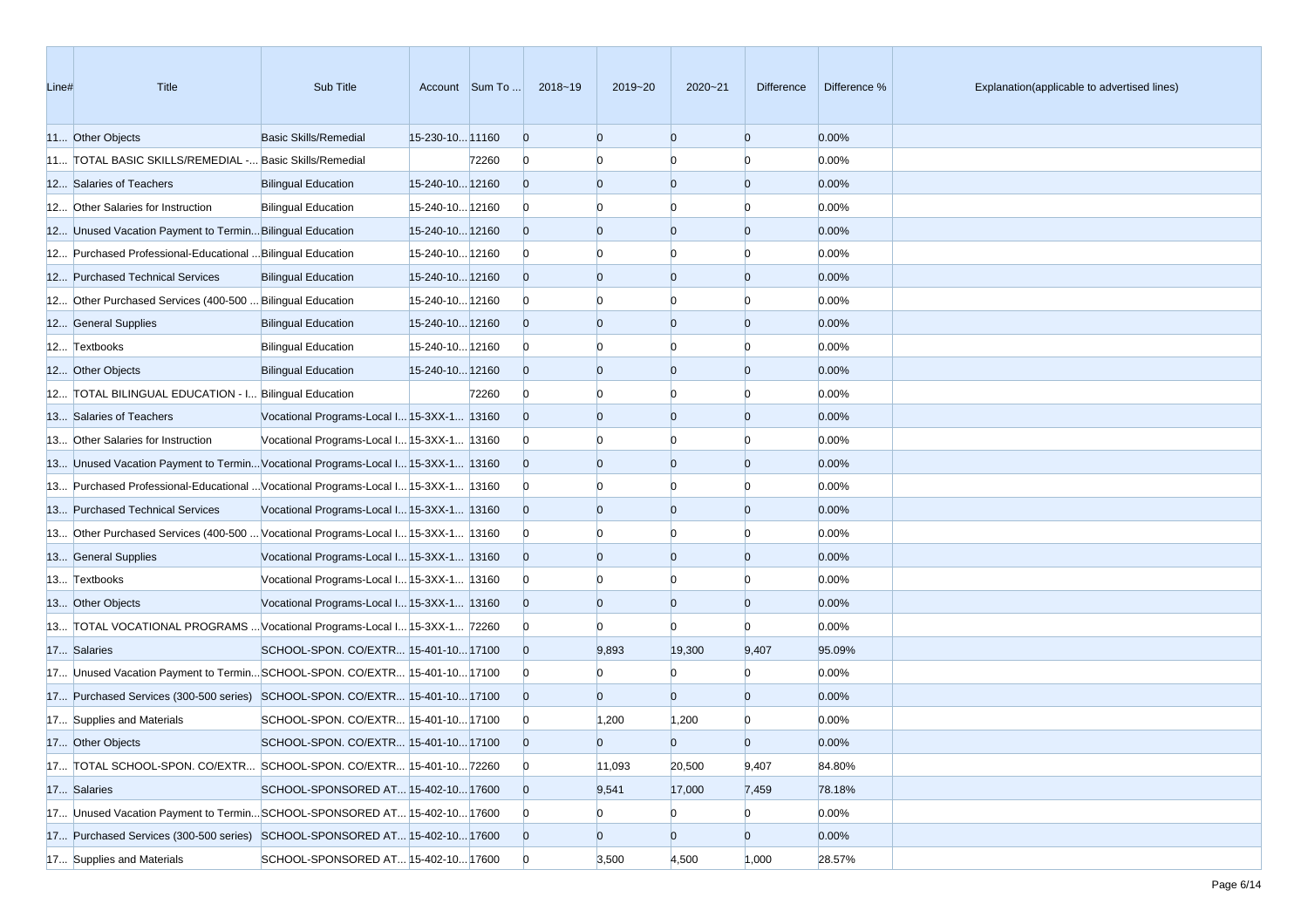| Line# | Title                                                                            | Sub Title                            | Account Sum To | 2018~19        | 2019~20        | $2020 - 21$    | <b>Difference</b> | Difference % | Explanation(applicable to advertised lines) |
|-------|----------------------------------------------------------------------------------|--------------------------------------|----------------|----------------|----------------|----------------|-------------------|--------------|---------------------------------------------|
|       | 17 Other Objects                                                                 | SCHOOL-SPONSORED AT 15-402-10 17600  |                | $\overline{0}$ | $\overline{0}$ | $\overline{0}$ | $\overline{0}$    | 0.00%        |                                             |
|       | 17 TOTAL SCHOOL-SPONSORED AT SCHOOL-SPONSORED AT 15-402-10 72260                 |                                      |                | $\overline{0}$ | 13,041         | 21,500         | 8,459             | 64.86%       |                                             |
|       | 19 Salaries of Teachers                                                          | BEFORE/AFTER SCHOOL  15-421-10 19160 |                | 41,267         | 73,260         | 56,795         | $-16,465$         | $-22.47%$    |                                             |
|       | 19 Other Salaries of Instruction                                                 | BEFORE/AFTER SCHOOL  15-421-10 19160 |                | $\mathbf{0}$   |                | $\Omega$       | $\Omega$          | 0.00%        |                                             |
|       | 19 Salaries of Teacher Tutors                                                    | BEFORE/AFTER SCHOOL  15-421-10 19160 |                | $\overline{0}$ | $\Omega$       | $\Omega$       | $\overline{0}$    | 0.00%        |                                             |
|       | 19 Salaries of Reading Specialists                                               | BEFORE/AFTER SCHOOL  15-421-10 19160 |                | $\overline{0}$ |                | $\Omega$       | $\Omega$          | 0.00%        |                                             |
|       | 19 Unused Vacation Payment to TerminBEFORE/AFTER SCHOOL  15-421-10 19160         |                                      |                | $\overline{0}$ | $\Omega$       | $\overline{0}$ | $\overline{0}$    | 0.00%        |                                             |
|       | 19 Purchased Professional & Technical  BEFORE/AFTER SCHOOL  15-421-10 19160      |                                      |                | $\overline{0}$ |                | n              | $\Omega$          | 0.00%        |                                             |
|       | 19 Other Purchased Services (400-500  BEFORE/AFTER SCHOOL  15-421-10 19160       |                                      |                | $\overline{0}$ | $\Omega$       | $\overline{0}$ | $\overline{0}$    | 0.00%        |                                             |
|       | 19 Supplies & Materials                                                          | BEFORE/AFTER SCHOOL  15-421-10 19160 |                | $\overline{0}$ |                | n              | $\Omega$          | 0.00%        |                                             |
|       | 19 Other Objects                                                                 | BEFORE/AFTER SCHOOL  15-421-10 19160 |                | $\overline{0}$ | $\Omega$       | $\overline{0}$ | $\overline{0}$    | 0.00%        |                                             |
|       | 19 TOTAL BEFORE/AFTER SCHOOL  BEFORE/AFTER SCHOOL                                |                                      | 19620          | 41,267         | 73,260         | 56,795         | $-16,465$         | $-22.47%$    |                                             |
|       | 19 Salaries                                                                      | BEFORE/AFTER SCHOOL  15-421-20 19600 |                | $\Omega$       | $\Omega$       | $\overline{0}$ | $\overline{0}$    | 0.00%        |                                             |
|       | 19 Unused Vacation Payment to Termin BEFORE/AFTER SCHOOL  15-421-20 19600        |                                      |                | $\overline{0}$ |                | $\Omega$       | $\Omega$          | 0.00%        |                                             |
|       | 19600 19 Purchased Professional and Technic BEFORE/AFTER SCHOOL  15-421-20 19600 |                                      |                | $\overline{0}$ | $\Omega$       | $\Omega$       | $\overline{0}$    | 0.00%        |                                             |
|       | 19 Purchased Services (400-500 series) BEFORE/AFTER SCHOOL  15-421-20 19600      |                                      |                | $\overline{0}$ |                |                | n                 | 0.00%        |                                             |
|       | 19 Supplies and Materials                                                        | BEFORE/AFTER SCHOOL  15-421-20 19600 |                | $\overline{0}$ | $\Omega$       | $\overline{0}$ | $\overline{0}$    | 0.00%        |                                             |
|       | 19 Other Objects                                                                 | BEFORE/AFTER SCHOOL  15-421-20 19600 |                | $\overline{0}$ |                | $\Omega$       | $\Omega$          | 0.00%        |                                             |
|       | 19 TOTAL BEFORE/AFTER SCHOOL  BEFORE/AFTER SCHOOL                                |                                      | 19620          | $\overline{0}$ | $\Omega$       | $\overline{0}$ | $\overline{0}$    | 0.00%        |                                             |
|       | 19 TOTAL BEFORE/AFTER SCHOOL                                                     |                                      | 72260          | 41,267         | 73,260         | 56,795         | $-16,465$         | $-22.47%$    |                                             |
|       | 20 Salaries of Teachers                                                          | SUMMER SCHOOL - INST 15-422-10 20180 |                | $\Omega$       | $\Omega$       | $\Omega$       | $\overline{0}$    | 0.00%        |                                             |
|       | 20 Other Salaries of Instruction                                                 | SUMMER SCHOOL - INST 15-422-10 20180 |                | $\overline{0}$ |                | n              | $\Omega$          | 0.00%        |                                             |
|       | 20 Salaries of Teacher Tutors                                                    | SUMMER SCHOOL - INST 15-422-10 20180 |                | $\overline{0}$ | $\Omega$       | $\Omega$       | $\overline{0}$    | 0.00%        |                                             |
|       | 20 Salaries of Reading Specialists                                               | SUMMER SCHOOL - INST 15-422-10 20180 |                | $\overline{0}$ |                | n              | $\Omega$          | 0.00%        |                                             |
|       | 20 Unused Vacation Payment to TerminSUMMER SCHOOL - INST 15-422-1020180          |                                      |                | $\overline{0}$ | $\Omega$       | $\overline{0}$ | $\overline{0}$    | 0.00%        |                                             |
|       | 20 Purchased Professional & Technical  SUMMER SCHOOL - INST 15-422-10 20180      |                                      |                | $\overline{0}$ |                |                |                   | 0.00%        |                                             |
|       | 20 Other Purchased Services (400-500  SUMMER SCHOOL - INST 15-422-10 20180       |                                      |                | $\overline{0}$ | $\Omega$       | $\Omega$       | $\Omega$          | 0.00%        |                                             |
|       | 20 General Supplies                                                              | SUMMER SCHOOL - INST 15-422-10 20180 |                | $\overline{0}$ | $\Omega$       | $\overline{0}$ | $\overline{0}$    | 0.00%        |                                             |
|       | 20 Textbooks                                                                     | SUMMER SCHOOL - INST 15-422-10 20180 |                | $\overline{0}$ | $\overline{0}$ | $\overline{0}$ | $\overline{0}$    | 0.00%        |                                             |
|       | 20 Other Objects                                                                 | SUMMER SCHOOL - INST 15-422-10 20180 |                | $\mathbf{0}$   | $\Omega$       | $\Omega$       |                   | 0.00%        |                                             |
|       | 20 TOTAL SUMMER SCHOOL - INSTR                                                   |                                      | 20620          | $\overline{0}$ | $\overline{0}$ | $\overline{0}$ | $\overline{0}$    | 0.00%        |                                             |
|       | 20 Salaries                                                                      | SUMMER SCHOOL - SUPP 15-422-20 20600 |                | $\overline{0}$ | $\overline{0}$ | $\Omega$       | $\Omega$          | 0.00%        |                                             |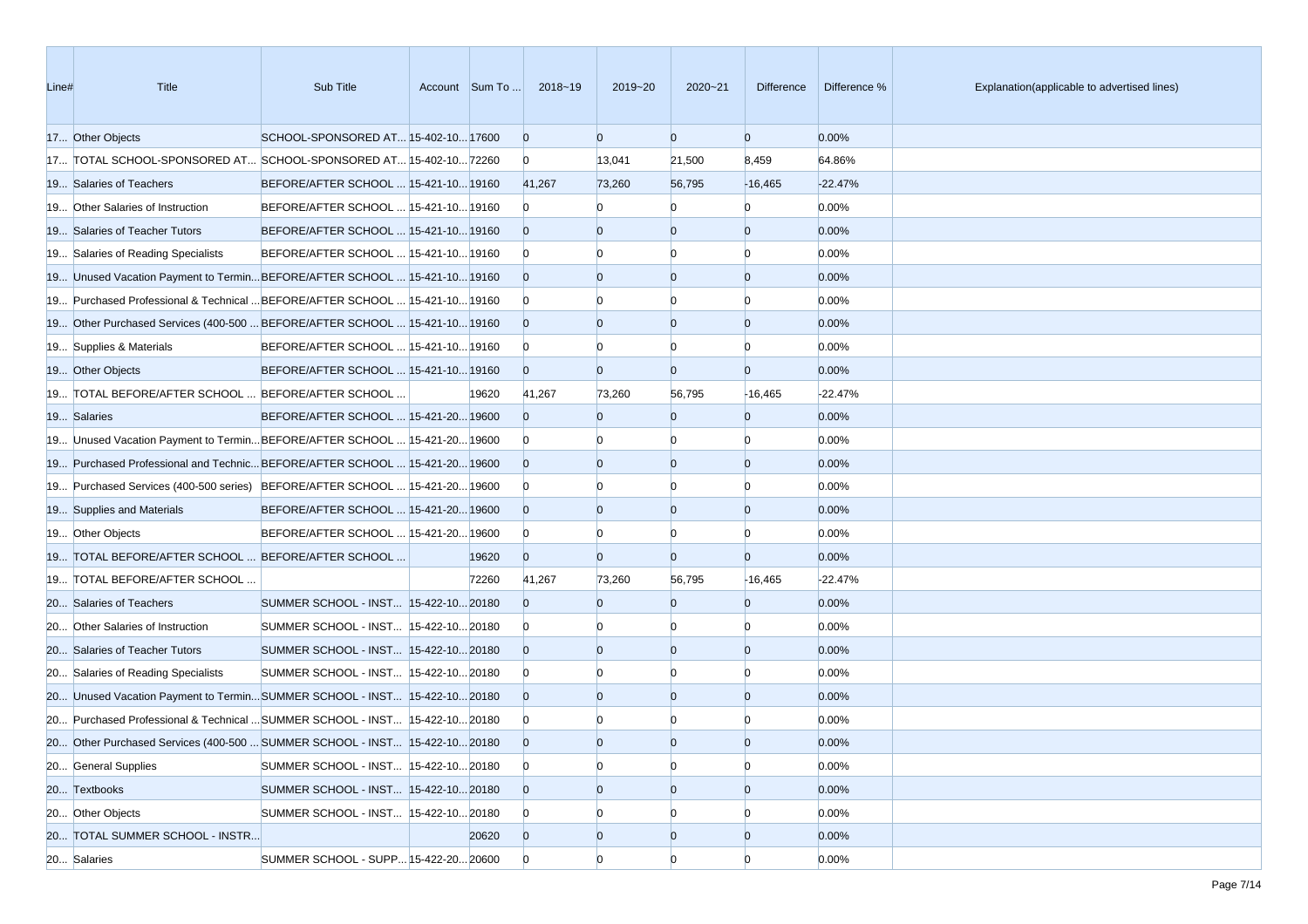| Line# | Title                                                                         | Sub Title                              | Account Sum To | 2018~19        | 2019~20        | $2020 - 21$    | <b>Difference</b> | Difference % | Explanation(applicable to advertised lines) |
|-------|-------------------------------------------------------------------------------|----------------------------------------|----------------|----------------|----------------|----------------|-------------------|--------------|---------------------------------------------|
|       | 20 Unused Vacation Payment to TerminSUMMER SCHOOL - SUPP 15-422-20 20600      |                                        |                | $\overline{0}$ | $\overline{0}$ | $\overline{0}$ | $\overline{0}$    | 0.00%        |                                             |
|       | 20 Purchased Professional and Technic SUMMER SCHOOL - SUPP 15-422-20 20600    |                                        |                | $\overline{0}$ | n              | n              | $\Omega$          | 0.00%        |                                             |
|       | 20 Purchased Services (400-500 series) SUMMER SCHOOL - SUPP 15-422-20 20600   |                                        |                | $\Omega$       | $\overline{0}$ | $\overline{0}$ | $\overline{0}$    | 0.00%        |                                             |
|       | 20 Supplies and Materials                                                     | SUMMER SCHOOL - SUPP 15-422-20 20600   |                | $\overline{0}$ |                |                | 0                 | 0.00%        |                                             |
|       | 20 Other Objects                                                              | SUMMER SCHOOL - SUPP 15-422-20 20600   |                | $\Omega$       | $\Omega$       | $\overline{0}$ | $\overline{0}$    | 0.00%        |                                             |
|       | 20 TOTAL SUMMER SCHOOL - SUPP SUMMER SCHOOL - SUPP                            |                                        | 20620          | $\overline{0}$ | $\Omega$       | $\Omega$       | $\Omega$          | 0.00%        |                                             |
|       | 20 TOTAL SUMMER SCHOOL                                                        |                                        | 72260          | $\overline{0}$ | $\overline{0}$ | $\overline{0}$ | $\overline{0}$    | 0.00%        |                                             |
|       | 21 Salaries of Teachers                                                       | INSTRUCTIONAL ALT ED   15-423-10 21180 |                | $\Omega$       | n              | n              | 0                 | 0.00%        |                                             |
|       | 21 Other Salaries of Instruction                                              | INSTRUCTIONAL ALT ED  15-423-10 21180  |                | $\Omega$       | $\Omega$       | $\overline{0}$ | $\overline{0}$    | 0.00%        |                                             |
|       | 21 Salaries of Teacher Tutors                                                 | INSTRUCTIONAL ALT ED  15-423-10 21180  |                | $\overline{0}$ |                | n              | $\Omega$          | 0.00%        |                                             |
|       | 21 Salaries of Reading Specialists                                            | INSTRUCTIONAL ALT ED  15-423-10 21180  |                | $\Omega$       | $\Omega$       | $\overline{0}$ | $\overline{0}$    | 0.00%        |                                             |
|       | 21 Unused Vacation Payment to Termin INSTRUCTIONAL ALT ED  15-423-10 21180    |                                        |                | $\overline{0}$ |                | n              | $\Omega$          | 0.00%        |                                             |
|       | 21 Purchased Professional & Technical  INSTRUCTIONAL ALT ED   15-423-10 21180 |                                        |                | $\overline{0}$ | $\overline{0}$ | 14,000         | 14,000            | 100.00%      |                                             |
|       | 21 Other Purchased Services (400-500  INSTRUCTIONAL ALT ED   15-423-10 21180  |                                        |                | $\overline{0}$ | $\Omega$       |                | $\Omega$          | 0.00%        |                                             |
|       | 21 General Supplies                                                           | INSTRUCTIONAL ALT ED  15-423-10 21180  |                | $\Omega$       | $\overline{0}$ | $\overline{0}$ | $\overline{0}$    | 0.00%        |                                             |
|       | 21 Textbooks                                                                  | INSTRUCTIONAL ALT ED   15-423-10 21180 |                | $\overline{0}$ |                |                | $\Omega$          | 0.00%        |                                             |
|       | 21 Other Objects                                                              | INSTRUCTIONAL ALT ED  15-423-10 21180  |                | $\Omega$       | $\Omega$       | $\overline{0}$ | $\overline{0}$    | 0.00%        |                                             |
|       | 21 TOTAL INSTRUCTIONAL ALT ED P INSTRUCTIONAL ALTERN                          |                                        | 21620          | $\overline{0}$ | $\Omega$       | 14,000         | 14,000            | 100.00%      |                                             |
|       | 21 Salaries                                                                   | INSTRUCTIONAL ALTERN 15-423-20 21600   |                | $\Omega$       | $\overline{0}$ | $\overline{0}$ | $\overline{0}$    | 0.00%        |                                             |
|       | 21 Unused Vacation Payment to Termin INSTRUCTIONAL ALTERN 15-423-20 21600     |                                        |                | $\overline{0}$ | $\Omega$       | n              | $\Omega$          | 0.00%        |                                             |
|       | 21 Purchased Professional and Technic INSTRUCTIONAL ALTERN 15-423-20 21600    |                                        |                | $\Omega$       | $\Omega$       | $\overline{0}$ | $\overline{0}$    | 0.00%        |                                             |
|       | 21 Purchased Services (400-500 series) INSTRUCTIONAL ALTERN 15-423-20 21600   |                                        |                | $\overline{0}$ |                | n              | $\Omega$          | 0.00%        |                                             |
|       | 21 Supplies and Materials                                                     | INSTRUCTIONAL ALTERN 15-423-20 21600   |                | $\Omega$       | $\overline{0}$ | $\overline{0}$ | $\overline{0}$    | 0.00%        |                                             |
|       | 21 Other Objects                                                              | INSTRUCTIONAL ALTERN 15-423-20 21600   |                | $\overline{0}$ | $\Omega$       | n              | $\Omega$          | 0.00%        |                                             |
|       | 21 TOTAL INSTRUCTIONAL ALTERNA INSTRUCTIONAL ALTERN                           |                                        | 21620          | $\Omega$       | $\overline{0}$ | $\overline{0}$ | $\overline{0}$    | 0.00%        |                                             |
|       | 21 TOTAL INSTRUCTIONAL ALTERNA                                                |                                        | 72260          | $\overline{0}$ | $\Omega$       | 14,000         | 14,000            | 100.00%      |                                             |
|       | 22 Salaries of Teachers                                                       | OTHER SUPPL/AT-RISK P 15-424-10 22180  |                | $\Omega$       | $\overline{0}$ | $\overline{0}$ | $\overline{0}$    | 0.00%        |                                             |
|       | 22 Other Salaries of Instruction                                              | OTHER SUPPL/AT-RISK P 15-424-10 22180  |                | $\overline{0}$ | $\overline{0}$ | $\overline{0}$ | $\overline{0}$    | 0.00%        |                                             |
|       | 22 Salaries of Teacher Tutors                                                 | OTHER SUPPL/AT-RISK P 15-424-10 22180  |                | $\overline{0}$ | $\overline{0}$ | $\overline{0}$ | $\overline{0}$    | 0.00%        |                                             |
|       | 22 Salaries of Reading Specialists                                            | OTHER SUPPL/AT-RISK P 15-424-10 22180  |                | $\overline{0}$ | $\overline{0}$ | $\Omega$       |                   | 0.00%        |                                             |
|       | 22 Unused Vacation Payment to TerminOTHER SUPPL/AT-RISK P 15-424-1022180      |                                        |                | $\overline{0}$ | $\overline{0}$ | $\overline{0}$ | $\overline{0}$    | 0.00%        |                                             |
|       | 22 Purchased Professional & Technical  OTHER SUPPL/AT-RISK P 15-424-10 22180  |                                        |                | 31,000         | 27,000         | 27,000         | $\overline{0}$    | 0.00%        |                                             |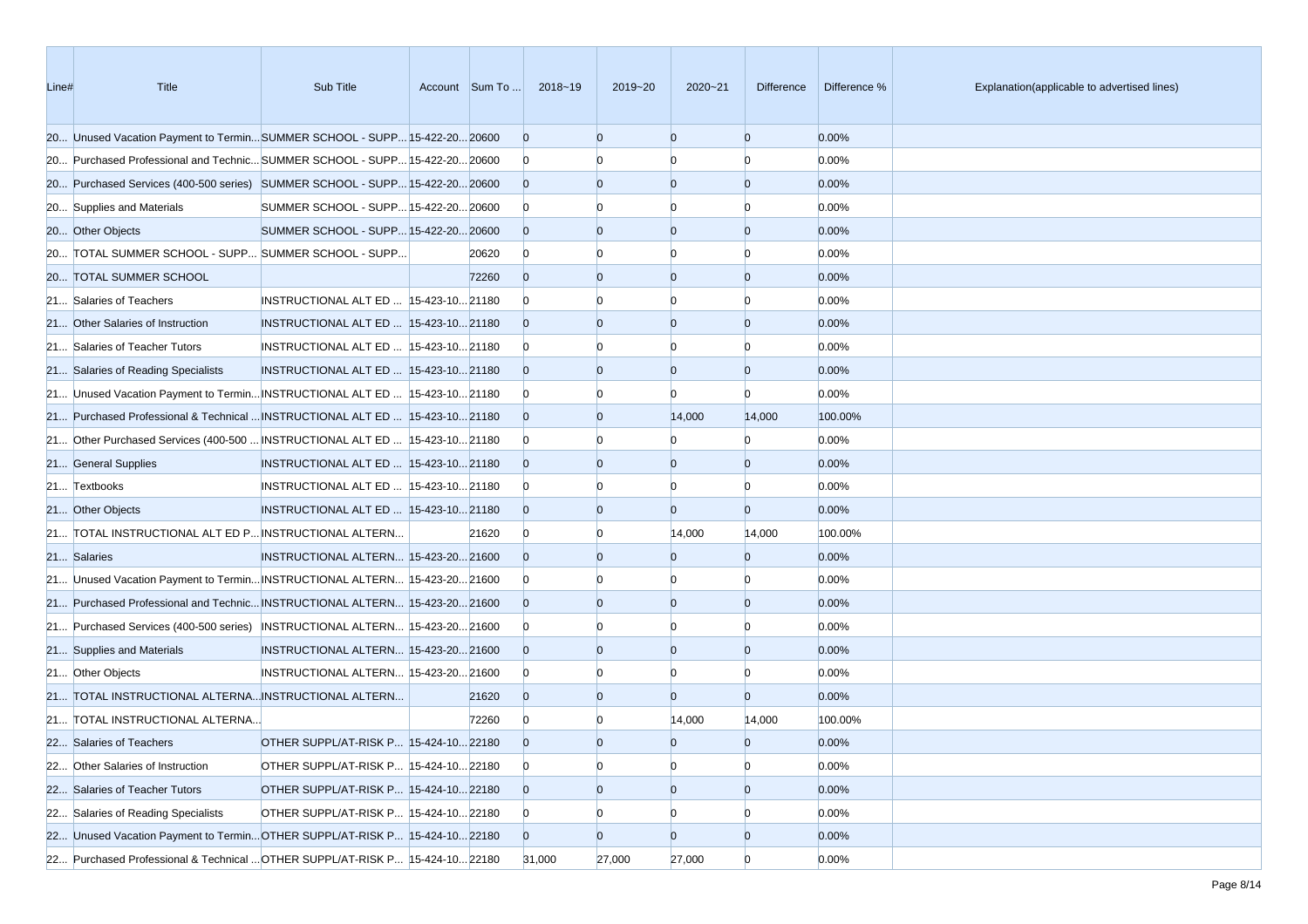| Line# | <b>Title</b>                                                                 | Sub Title                             | Account Sum To | 2018~19        | 2019~20        | $2020 - 21$    | Difference     | Difference % | Explanation(applicable to advertised lines) |
|-------|------------------------------------------------------------------------------|---------------------------------------|----------------|----------------|----------------|----------------|----------------|--------------|---------------------------------------------|
|       | 22 Other Purchased Services (400-500  OTHER SUPPL/AT-RISK P 15-424-10 22180  |                                       |                | $\overline{0}$ | $\Omega$       | $\overline{0}$ | $\overline{0}$ | 0.00%        |                                             |
|       | 22 General Supplies                                                          | OTHER SUPPL/AT-RISK P 15-424-10 22180 |                | $\overline{0}$ |                | $\Omega$       | n              | 0.00%        |                                             |
|       | 22 Textbooks                                                                 | OTHER SUPPL/AT-RISK P 15-424-10 22180 |                | $\overline{0}$ | $\Omega$       | $\overline{0}$ | $\overline{0}$ | 0.00%        |                                             |
|       | 22 Other Objects                                                             | OTHER SUPPL/AT-RISK P 15-424-10 22180 |                | $\overline{0}$ | n              | $\Omega$       | n              | 0.00%        |                                             |
|       | 22 TOTAL OTHER SUPPL/AT-RISK P OTHER SUPPL/AT-RISK P                         |                                       | 22620          | 31,000         | 27,000         | 27,000         | $\overline{0}$ | 0.00%        |                                             |
|       | 22 Salaries                                                                  | OTHER SUPPL/AT-RISK P 15-424-20 22600 |                | $\overline{0}$ |                | $\Omega$       | $\Omega$       | 0.00%        |                                             |
|       | 22 Unused Vacation Payment to TerminOTHER SUPPL/AT-RISK P 15-424-2022600     |                                       |                | $\overline{0}$ | $\Omega$       | $\overline{0}$ | $\overline{0}$ | 0.00%        |                                             |
|       | 22 Purchased Professional and Technic OTHER SUPPL/AT-RISK P 15-424-20 22600  |                                       |                | $\overline{0}$ |                | $\Omega$       | n              | 0.00%        |                                             |
|       | 22 Purchased Services (400-500 series) OTHER SUPPL/AT-RISK P 15-424-20 22600 |                                       |                | $\overline{0}$ | $\Omega$       | $\overline{0}$ | $\overline{0}$ | 0.00%        |                                             |
|       | 22 Supplies and Materials                                                    | OTHER SUPPL/AT-RISK P 15-424-20 22600 |                | $\overline{0}$ |                | $\Omega$       | n              | 0.00%        |                                             |
|       | 22 Other Objects                                                             | OTHER SUPPL/AT-RISK P 15-424-20 22600 |                | $\overline{0}$ | $\Omega$       | $\overline{0}$ | $\overline{0}$ | 0.00%        |                                             |
|       | 22 TOTAL OTHER SUPPL/AT-RISK P OTHER SUPPL/AT-RISK P                         |                                       | 22620          | $\overline{0}$ | $\Omega$       | $\Omega$       | n              | 0.00%        |                                             |
|       | 22 TOTAL OTHER SUPPLEMENTAL/A OTHER SUPPL/AT-RISK P                          |                                       | 72260          | 31,000         | 27,000         | 27,000         | $\overline{0}$ | 0.00%        |                                             |
|       | 23 Salaries of Teachers                                                      | OTHER ALTERNATIVE ED  15-425-10 23180 |                | $\Omega$       |                | $\Omega$       | $\Omega$       | 0.00%        |                                             |
|       | 23 Other Salaries of Instruction                                             | OTHER ALTERNATIVE ED  15-425-10 23180 |                | $\Omega$       | $\Omega$       | $\overline{0}$ | $\overline{0}$ | 0.00%        |                                             |
|       | 23 Salaries of Teacher Tutors                                                | OTHER ALTERNATIVE ED  15-425-10 23180 |                | $\overline{0}$ |                | n              | n              | 0.00%        |                                             |
|       | 23 Salaries of Reading Specialists                                           | OTHER ALTERNATIVE ED  15-425-10 23180 |                | $\overline{0}$ | $\Omega$       | $\overline{0}$ | $\overline{0}$ | 0.00%        |                                             |
|       | 23 Unused Vacation Payment to Termin OTHER ALTERNATIVE ED  15-425-10 23180   |                                       |                | $\overline{0}$ |                | $\Omega$       | n              | 0.00%        |                                             |
|       | 23 Purchased Professional & Technical  OTHER ALTERNATIVE ED  15-425-10 23180 |                                       |                | $\overline{0}$ | $\Omega$       | $\overline{0}$ | $\overline{0}$ | 0.00%        |                                             |
|       | 23 Other Purchased Services (400-500  OTHER ALTERNATIVE ED  15-425-10 23180  |                                       |                | $\overline{0}$ |                | $\Omega$       | n              | 0.00%        |                                             |
|       | 23 General Supplies                                                          | OTHER ALTERNATIVE ED  15-425-10 23180 |                | $\overline{0}$ | $\Omega$       | $\overline{0}$ | $\overline{0}$ | 0.00%        |                                             |
|       | 23 Textbooks                                                                 | OTHER ALTERNATIVE ED  15-425-10 23180 |                | $\overline{0}$ |                | $\Omega$       | n              | 0.00%        |                                             |
|       | 23 Other Objects                                                             | OTHER ALTERNATIVE ED  15-425-10 23180 |                | $\Omega$       | $\Omega$       | $\Omega$       | $\overline{0}$ | 0.00%        |                                             |
|       | 23 TOTAL OTHER ALTERNATIVE ED  OTHER ALTERNATIVE ED                          |                                       | 23620          | $\overline{0}$ |                | $\Omega$       | n              | 0.00%        |                                             |
|       | 23 Salaries                                                                  | OTHER ALTERNATIVE ED  15-425-20 23600 |                | $\overline{0}$ | $\Omega$       | $\overline{0}$ | $\overline{0}$ | 0.00%        |                                             |
|       | 23 Unused Vacation Payment to Termin OTHER ALTERNATIVE ED  15-425-20 23600   |                                       |                | $\mathbf{0}$   |                |                |                | 0.00%        |                                             |
|       | 23 Purchased Professional and Technic OTHER ALTERNATIVE ED  15-425-20 23600  |                                       |                | $\Omega$       |                | $\Omega$       | $\Omega$       | 0.00%        |                                             |
|       | 23 Purchased Services (400-500 series) OTHER ALTERNATIVE ED  15-425-20 23600 |                                       |                | $\overline{0}$ | $\Omega$       | $\overline{0}$ | $\Omega$       | 0.00%        |                                             |
|       | 23 Supplies and Materials                                                    | OTHER ALTERNATIVE ED  15-425-20 23600 |                | $\overline{0}$ | $\overline{0}$ | $\overline{0}$ | $\overline{0}$ | 0.00%        |                                             |
|       | 23 Other Objects                                                             | OTHER ALTERNATIVE ED  15-425-20 23600 |                | $\overline{0}$ | $\Omega$       | $\Omega$       |                | 0.00%        |                                             |
|       | 23 TOTAL OTHER ALTERNATIVE ED  OTHER ALTERNATIVE ED                          |                                       | 23620          | $\overline{0}$ | $\overline{0}$ | $\overline{0}$ | $\overline{0}$ | 0.00%        |                                             |
|       | 23 TOTAL OTHER ALTERNATIVE ED                                                |                                       | 72260          | $\overline{0}$ | $\overline{0}$ | $\overline{0}$ | $\Omega$       | 0.00%        |                                             |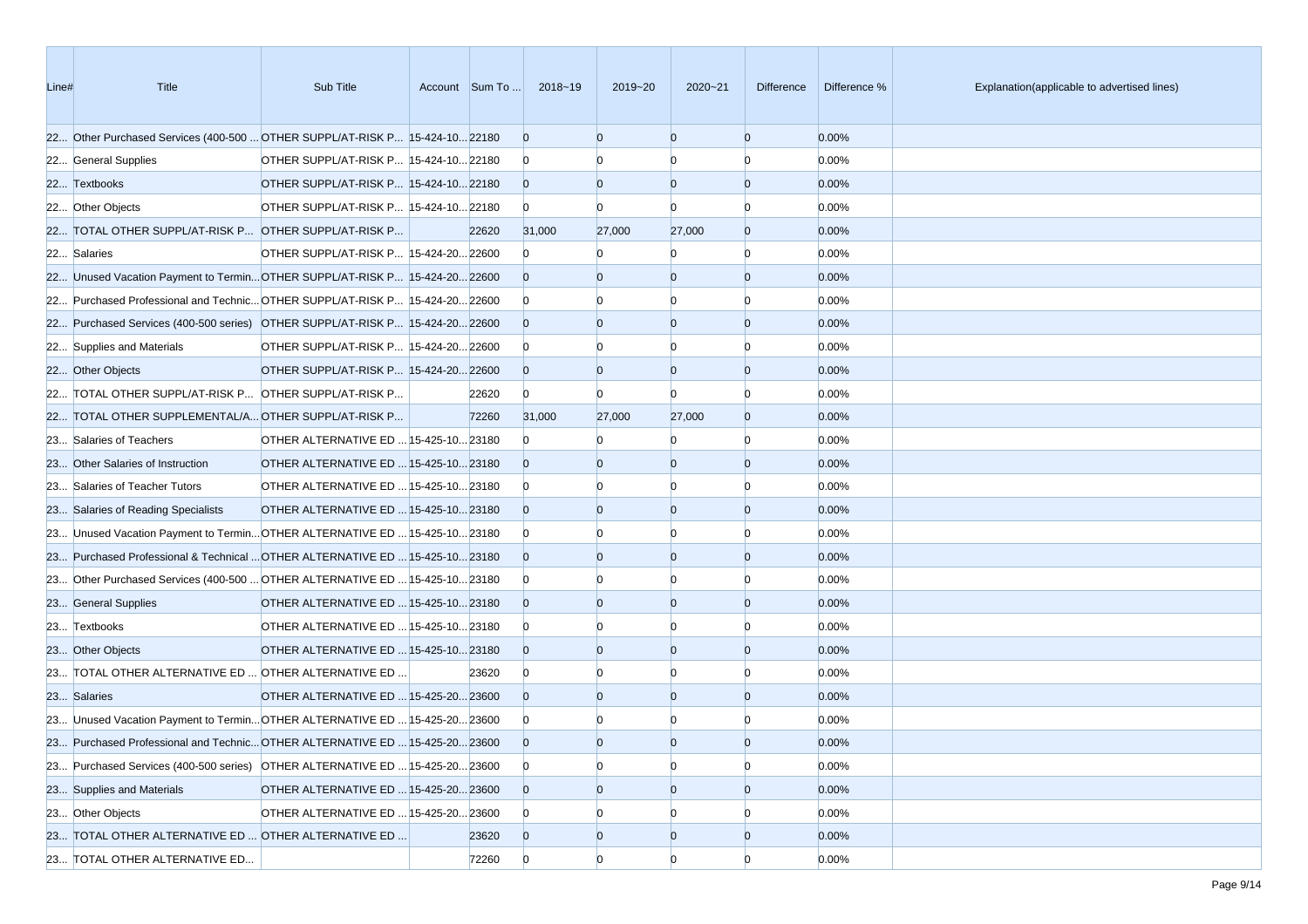| Line# | Title                                                                             | Sub Title                               | Account Sum To | 2018~19        | 2019~20        | 2020~21        | Difference     | Difference % | Explanation(applicable to advertised lines) |
|-------|-----------------------------------------------------------------------------------|-----------------------------------------|----------------|----------------|----------------|----------------|----------------|--------------|---------------------------------------------|
|       | 25 Salaries                                                                       | OTHER INSTRUCTIONAL  15-4XX-1 25100     |                | $\overline{0}$ | $\Omega$       | $\overline{0}$ | $\overline{0}$ | 0.00%        |                                             |
|       | 25 Unused Vacation Payment to Termin OTHER INSTRUCTIONAL  15-4XX-1 25100          |                                         |                | $\mathbf{0}$   |                | n              | n              | 0.00%        |                                             |
|       | 25 Purchased Services (300-500 series) OTHER INSTRUCTIONAL  15-4XX-1 25100        |                                         |                | $\overline{0}$ | $\Omega$       | $\overline{0}$ | $\overline{0}$ | 0.00%        |                                             |
|       | 25 Supplies and Materials                                                         | OTHER INSTRUCTIONAL  15-4XX-1 25100     |                | $\bf{0}$       |                | n              | n              | 0.00%        |                                             |
|       | 25 Other Objects                                                                  | OTHER INSTRUCTIONAL  15-4XX-1 25100     |                | $\overline{0}$ |                | $\overline{0}$ | $\overline{0}$ | 0.00%        |                                             |
|       | 25 TOTAL OTHER INSTRUCTIONAL P OTHER INSTRUCTIONAL  15-4XX-1 72260                |                                         |                | $\bf{0}$       |                | n              | n              | 0.00%        |                                             |
|       | 29 Salaries                                                                       | UNDIST. EXPEND.-ATTEN 15-000-21 29680   |                | $\overline{0}$ | $\Omega$       | $\overline{0}$ | $\overline{0}$ | 0.00%        |                                             |
|       | 29 Salaries of Drop-Out Prevention Offi UNDIST. EXPEND.-ATTEN 15-000-21 29680     |                                         |                | $\bf{0}$       |                |                | n              | 0.00%        |                                             |
|       | 29 Salaries of Family Support Teams                                               | UNDIST. EXPEND.-ATTEN 15-000-21 29680   |                | $\overline{0}$ | $\Omega$       | $\overline{0}$ | $\overline{0}$ | 0.00%        |                                             |
|       | 29 Salaries of Family Liaisons/Comm P UNDIST. EXPEND.-ATTEN 15-000-21 29680       |                                         |                | 48,108         | 50,430         | 30,810         | $-19,620$      | -38.91%      |                                             |
|       | 29 Salaries of Community/School CoordUNDIST. EXPEND.-ATTEN 15-000-2129680         |                                         |                | $\overline{0}$ | $\overline{0}$ | $\overline{0}$ | $\overline{0}$ | 0.00%        |                                             |
|       | 29 Unused Vacation Payment to Termin UNDIST. EXPEND.-ATTEN 15-000-21 29680        |                                         |                | $\bf{0}$       |                |                | n              | 0.00%        |                                             |
|       | 29 Purchased Professional and Technic UNDIST. EXPEND.-ATTEN 15-000-21 29680       |                                         |                | $\Omega$       | $\Omega$       | $\overline{0}$ | $\overline{0}$ | 0.00%        |                                             |
|       | 29 Other Purchased Services (400-500  UNDIST. EXPEND.-ATTEN  15-000-21 29680      |                                         |                | $\bf{0}$       |                | $\Omega$       | n              | 0.00%        |                                             |
|       | 29 Supplies and Materials                                                         | UNDIST. EXPEND.-ATTEN 15-000-21 29680   |                | $\overline{0}$ | 1,185          | 1,185          | $\overline{0}$ | 0.00%        |                                             |
|       | 29 Other Objects                                                                  | UNDIST. EXPEND.-ATTEN 15-000-21 29680   |                | $\bf{0}$       | $\overline{0}$ | 2,000          | 2,000          | 100.00%      |                                             |
|       | 29 TOTAL UNDIST. EXPEND.-ATTEN UNDIST. EXPEND.-ATTEN                              |                                         | 72140          | 48,108         | 51,615         | 33,995         | $-17,620$      | $-34.14%$    |                                             |
|       | 30 Salaries                                                                       | UNDIST. EXPENDITURES - 15-000-21 30620  |                | 97,890         | 99,887         | 100,787        | 900            | 0.90%        |                                             |
|       | 30 Salaries of Social Services Coordina UNDIST. EXPENDITURES - 15-000-21 30620    |                                         |                | $\overline{0}$ | $\Omega$       | $\overline{0}$ | $\overline{0}$ | 0.00%        |                                             |
|       | 30 Unused Vacation Payment to TerminUNDIST. EXPENDITURES - 15-000-21 30620        |                                         |                | $\bf{0}$       |                |                | n              | 0.00%        |                                             |
|       | 30 Purchased Professional and Technic UNDIST. EXPENDITURES - 15-000-21 30620      |                                         |                | $\overline{0}$ | $\Omega$       | $\overline{0}$ | $\overline{0}$ | 0.00%        |                                             |
|       | 30 Other Purchased Services (400-500  UNDIST. EXPENDITURES - 15-000-21 30620      |                                         |                | $\overline{0}$ | $\Omega$       | $\Omega$       | $\Omega$       | 0.00%        |                                             |
|       | 30 Supplies and Materials                                                         | UNDIST. EXPENDITURES - 15-000-21 30620  |                | 2,013          | 2,500          | 3,000          | 500            | 20.00%       |                                             |
|       | 30 Other Objects                                                                  | UNDIST. EXPENDITURES - 15-000-21 30620  |                | $\overline{0}$ | $\overline{0}$ | $\Omega$       | $\Omega$       | 0.00%        |                                             |
|       | 30 TOTAL UNDIST. EXPENDITURES -  UNDIST. EXPENDITURES -                           |                                         | 72140          | 99,903         | 102,387        | 103,787        | 1,400          | 1.37%        |                                             |
|       | 41 Salaries of Other Professional Staff                                           | UNDIST. EXPEND. - GUIDA 15-000-21 41660 |                | 102,389        | 104,154        | 68,347         | $-35,807$      | -34.38%      |                                             |
|       | 41 Salaries of Secretarial and Clerical A UNDIST. EXPEND. - GUIDA 15-000-21 41660 |                                         |                | $\Omega$       | $\overline{0}$ | $\overline{0}$ | $\overline{0}$ | 0.00%        |                                             |
|       | 41 Other Salaries                                                                 | UNDIST. EXPEND. - GUIDA 15-000-21 41660 |                | $\overline{0}$ | $\Omega$       | $\overline{0}$ | $\overline{0}$ | 0.00%        |                                             |
|       | 41 Unused Vacation Payment to Termin UNDIST. EXPEND. - GUIDA 15-000-21 41660      |                                         |                | $\overline{0}$ | $\overline{0}$ | $\overline{0}$ | $\overline{0}$ | 0.00%        |                                             |
|       | 41 Purchased Professional - Education UNDIST. EXPEND. - GUIDA 15-000-21 41660     |                                         |                | 7,490          | $\Omega$       |                |                | 0.00%        |                                             |
|       | 41 Other Purchased Prof. and Tech. Se UNDIST. EXPEND. - GUIDA 15-000-21 41660     |                                         |                | $\overline{0}$ | $\overline{0}$ | $\overline{0}$ | $\overline{0}$ | 0.00%        |                                             |
|       | 41 Other Purchased Services (400-500  UNDIST. EXPEND. - GUIDA 15-000-21 41660     |                                         |                | $\overline{0}$ | $\overline{0}$ | $\Omega$       | $\Omega$       | 0.00%        |                                             |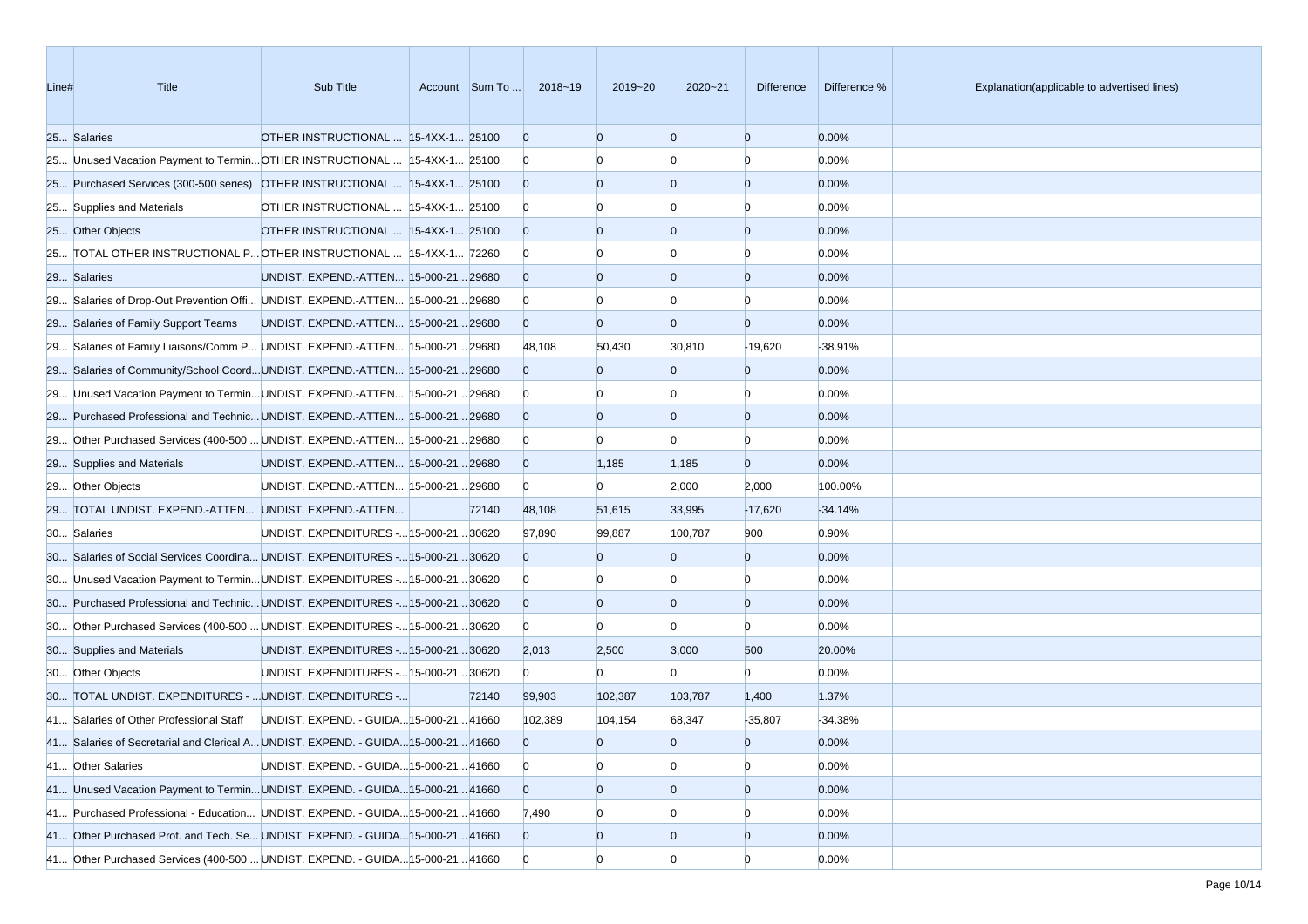| Line# | Title                                                                           | Sub Title                               | Account Sum To | 2018~19        | 2019~20        | $2020 - 21$    | <b>Difference</b> | Difference % | Explanation(applicable to advertised lines) |
|-------|---------------------------------------------------------------------------------|-----------------------------------------|----------------|----------------|----------------|----------------|-------------------|--------------|---------------------------------------------|
|       | 41 Supplies and Materials                                                       | UNDIST. EXPEND. - GUIDA 15-000-21 41660 |                | $\overline{0}$ | 2,000          | 1,000          | $-1,000$          | $-50.00%$    |                                             |
|       | 41 Other Objects                                                                | UNDIST. EXPEND. - GUIDA 15-000-21 41660 |                | $\mathbf{0}$   | 1,000          | 1,000          | $\overline{0}$    | 0.00%        |                                             |
|       | 41 TOTAL UNDIST. EXPENDITURES -  UNDIST. EXPEND. - GUIDA                        |                                         | 72140          | 109,879        | 107,154        | 70,347         | $-36,807$         | $-34.35%$    |                                             |
|       | 43 Sal of Supervisor of Instruction                                             | UNDIST. EXPEND.-IMPRO 15-000-2243200    |                | 167,762        | 182,661        | 181,287        | $-1,374$          | $-0.75%$     |                                             |
|       | 43 Sal of Other Professional Staff                                              | UNDIST. EXPEND.-IMPRO 15-000-22 43200   |                | $\Omega$       | $\mathbf{0}$   | $\overline{0}$ | $\overline{0}$    | 0.00%        |                                             |
|       | 43 Sal of Secr and Clerical Assist.                                             | UNDIST. EXPEND.-IMPRO 15-000-22 43200   |                | 27,615         | 27,132         | 76,269         | 49,137            | 181.10%      |                                             |
|       | 43 Other Salaries                                                               | UNDIST. EXPEND.-IMPRO 15-000-22 43200   |                | $\overline{0}$ | $\mathbf{0}$   | $\overline{0}$ | $\overline{0}$    | 0.00%        |                                             |
|       | 43 Unused Vacation Payment to Termin UNDIST. EXPEND.-IMPRO 15-000-22 43200      |                                         |                | $\mathbf{0}$   | $\Omega$       | $\Omega$       | $\Omega$          | 0.00%        |                                             |
|       | 43 Sal of Facilitators, Math & Literacy C UNDIST. EXPEND.-IMPRO 15-000-22 43200 |                                         |                | 47,932         | 128,710        | 169,351        | 40,641            | 31.58%       |                                             |
|       | 43 Purchased Prof- Educational Services UNDIST. EXPEND.-IMPRO 15-000-22 43200   |                                         |                | 9,336          |                |                | $\Omega$          | 0.00%        |                                             |
|       | 43 Other Purch Prof. and Tech. Services UNDIST. EXPEND.-IMPRO 15-000-22 43200   |                                         |                | $\overline{0}$ | $\Omega$       | $\overline{0}$ | $\overline{0}$    | 0.00%        |                                             |
|       | 43 Other Purch Services (400-500)                                               | UNDIST. EXPEND.-IMPRO 15-000-2243200    |                | $\overline{0}$ |                |                | $\Omega$          | 0.00%        |                                             |
|       | 43 Supplies and Materials                                                       | UNDIST. EXPEND.-IMPRO 15-000-22 43200   |                | $\overline{0}$ | $\Omega$       | $\overline{0}$ | $\overline{0}$    | 0.00%        |                                             |
|       | 43 Other Objects                                                                | UNDIST. EXPEND.-IMPRO 15-000-22 43200   |                | $\mathbf{0}$   | $\Omega$       | $\Omega$       | $\Omega$          | 0.00%        |                                             |
|       | 43 TOTAL UNDIST. EXPEND.-IMPROVUNDIST. EXPEND.-IMPRO                            |                                         | 72140          | 252,645        | 338,503        | 426,907        | 88,404            | 26.12%       |                                             |
|       | 43 Salaries                                                                     | UNDIST EXPEND-EDU. ME 15-000-22 43620   |                | $\overline{0}$ |                |                | $\Omega$          | 0.00%        |                                             |
|       | 43 Salaries of Technology Coordinators UNDIST EXPEND-EDU. ME 15-000-22 43620    |                                         |                | $\overline{0}$ |                | $\Omega$       | $\overline{0}$    | 0.00%        |                                             |
|       | 43 Unused Vacation Payment to Termin UNDIST EXPEND-EDU. ME 15-000-22 43620      |                                         |                | $\overline{0}$ |                | n              | $\Omega$          | 0.00%        |                                             |
|       | 43 Purchased Professional and Technic UNDIST EXPEND-EDU. ME 15-000-22 43620     |                                         |                | $\overline{0}$ | $\Omega$       | $\overline{0}$ | $\overline{0}$    | 0.00%        |                                             |
|       | 43 Other Purchased Services (400-500  UNDIST EXPEND-EDU. ME 15-000-22 43620     |                                         |                | $\mathbf{0}$   |                | $\Omega$       | $\Omega$          | 0.00%        |                                             |
|       | 43 Supplies and Materials                                                       | UNDIST EXPEND-EDU. ME 15-000-22 43620   |                | $\overline{0}$ | 3,800          | $\overline{0}$ | $-3,800$          | $-100.00\%$  |                                             |
|       | 43 Other Objects                                                                | UNDIST EXPEND-EDU. ME 15-000-22 43620   |                | $\mathbf{0}$   | $\Omega$       | $\overline{0}$ | $\Omega$          | 0.00%        |                                             |
|       | 43 TOTAL UNDIST. EXPEND.-EDU. M UNDIST EXPEND-EDU. ME                           |                                         | 72140          | $\overline{0}$ | 3,800          | $\overline{0}$ | $-3,800$          | $-100.00\%$  |                                             |
|       | 44 Purchased Professional - Education UNDIST. EXP.-INSTR. STA 15-000-22 44180   |                                         |                | $\overline{0}$ | 13,000         | 6,000          | $-7,000$          | -53.85%      |                                             |
|       | 44 Other Purchased Prof. and Tech. Se UNDIST. EXP.-INSTR. STA 15-000-22 44180   |                                         |                | $\overline{0}$ | $\Omega$       | $\overline{0}$ | $\overline{0}$    | 0.00%        |                                             |
|       | 44 Other Purchased Services (400-500  UNDIST. EXP.-INSTR. STA 15-000-22 44180   |                                         |                | $\bf{0}$       |                |                | $\Omega$          | 0.00%        |                                             |
|       | 44 Supplies and Materials                                                       | UNDIST. EXP.-INSTR. STA 15-000-22 44180 |                | $\overline{0}$ | $\Omega$       | $\Omega$       | $\Omega$          | 0.00%        |                                             |
|       | 44 Other Objects                                                                | UNDIST. EXP.-INSTR. STA 15-000-22 44180 |                | $\mathbf{0}$   | $\bf{0}$       | $\overline{0}$ | $\overline{0}$    | 0.00%        |                                             |
|       | 44 TOTAL UNDIST. EXPEND.-INSTR.  UNDIST. EXP.-INSTR. STA                        |                                         | 72140          | $\overline{0}$ | 13,000         | 6,000          | $-7,000$          | $-53.85%$    |                                             |
|       | 46 Salaries of Principals/Asst. Principal UNDIST. EXPEND.-SUPPO 15-000-2446160  |                                         |                | 316,951        | 331,936        | 339,334        | 7,398             | 2.23%        |                                             |
|       | 46 Salaries of Other Professional Staff                                         | UNDIST. EXPEND.-SUPPO 15-000-24 46160   |                | $\overline{0}$ | $\overline{0}$ | $\overline{0}$ | $\overline{0}$    | 0.00%        |                                             |
|       | 46 Salaries of Secretarial and Clerical A UNDIST. EXPEND.-SUPPO 15-000-24 46160 |                                         |                | 113,651        | 130,027        | 76,269         | $-53,758$         | $-41.34%$    |                                             |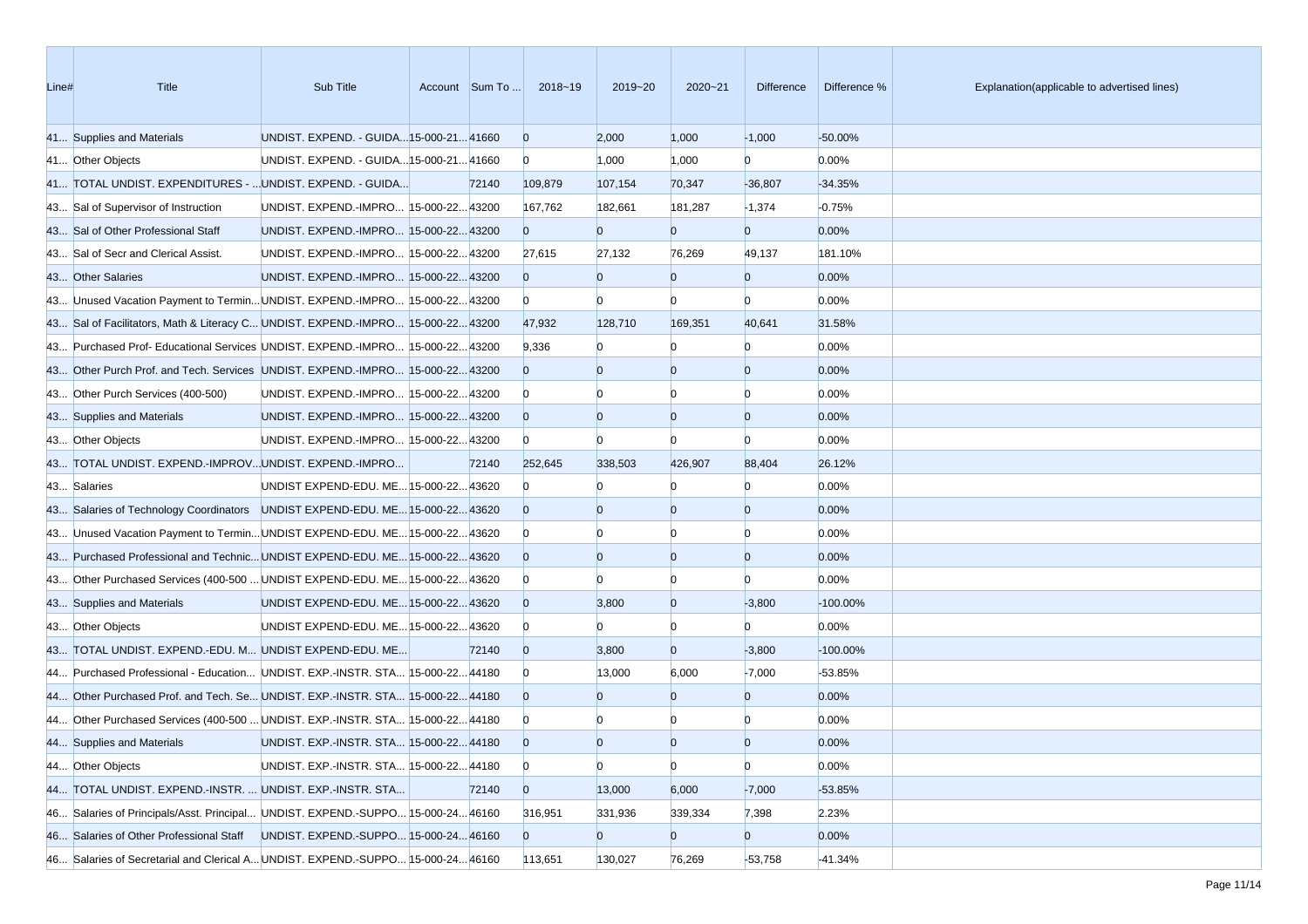| Line# | Title                                                                         | Sub Title                              |                |       | Account Sum To  2018~19 | 2019~20        | $2020 - 21$    | Difference     | Difference % | Explanation(applicable to advertised lines) |
|-------|-------------------------------------------------------------------------------|----------------------------------------|----------------|-------|-------------------------|----------------|----------------|----------------|--------------|---------------------------------------------|
|       | 46 Other Salaries                                                             | UNDIST. EXPEND.-SUPPO 15-000-24 46160  |                |       | 5,969                   | $\overline{0}$ | $\overline{0}$ | $\overline{0}$ | 0.00%        |                                             |
|       | 46 Unused Vacation Payment to Termin UNDIST. EXPEND.-SUPPO 15-000-24 46160    |                                        |                |       | $\overline{0}$          | $\Omega$       | $\Omega$       | $\Omega$       | 0.00%        |                                             |
|       | 46 Purchased Professional and Technic UNDIST. EXPEND.-SUPPO 15-000-24 46160   |                                        |                |       | $\overline{0}$          | 2,400          | $\overline{0}$ | $-2,400$       | $-100.00\%$  |                                             |
|       | 46 Other Purchased Services (400-500  UNDIST. EXPEND.-SUPPO 15-000-24 46160   |                                        |                |       | 9,397                   | 13,718         | 16,647         | 2,929          | 21.35%       |                                             |
|       | 46 Supplies and Materials                                                     | UNDIST. EXPEND.-SUPPO 15-000-24 46160  |                |       | 1,228                   | 5,100          | 12,400         | 7,300          | 143.14%      |                                             |
|       | 46 Other Objects                                                              | UNDIST. EXPEND.-SUPPO 15-000-24 46160  |                |       | 5,002                   | 1,000          | 4,000          | 3,000          | 300.00%      |                                             |
|       | 46 TOTAL UNDIST. EXPEND.-SUPPO UNDIST. EXPEND.-SUPPO                          |                                        |                | 72140 | 452,198                 | 484,181        | 448,650        | $-35,531$      | $-7.34%$     |                                             |
|       | 49 Salaries of Non-Instructional Aides                                        | UNDIST EXPEND-CUSTOD 15-000-26 49340   |                |       | $\mathbf{0}$            |                |                | $\Omega$       | 0.00%        |                                             |
|       | 49 General Supplies                                                           | UNDIST EXPEND-CUSTOD 15-000-26 49340   |                |       | $\overline{0}$          | $\Omega$       | $\overline{0}$ | $\overline{0}$ | 0.00%        |                                             |
|       | 49 TOTAL UNDIST. EXPEND. - CUST UNDIST EXPEND-CUSTOD                          |                                        |                | 51120 | $\overline{0}$          | $\Omega$       | $\Omega$       | $\Omega$       | 0.00%        |                                             |
|       | 51 Salaries                                                                   | UNDIST EXPEND-SECURITY 15-000-26 51100 |                |       | 164,216                 | 168,789        | 175,108        | 6,319          | 3.74%        |                                             |
|       | 51 Unused Vacation Payment to Termin UNDIST EXPEND-SECURITY 15-000-26 51100   |                                        |                |       | $\overline{0}$          |                | $\Omega$       | $\Omega$       | 0.00%        |                                             |
|       | 51 Purchased Professional and Technic UNDIST EXPEND-SECURITY 15-000-26 51100  |                                        |                |       | $\overline{0}$          | $\Omega$       | $\overline{0}$ | $\overline{0}$ | 0.00%        |                                             |
|       | 51 Cleaning, Repair, and Maintenance  UNDIST EXPEND-SECURITY [15-000-26 51100 |                                        |                |       | $\overline{0}$          | $\Omega$       | $\overline{0}$ | $\Omega$       | 0.00%        |                                             |
|       | 51 General Supplies                                                           | UNDIST EXPEND-SECURITY 15-000-26 51100 |                |       | 977                     | 1,500          | $\overline{0}$ | $-1,500$       | $-100.00\%$  |                                             |
|       | 51 Other Objects                                                              | UNDIST EXPEND-SECURITY 15-000-26 51100 |                |       | $\overline{0}$          | $\overline{0}$ | $\Omega$       | $\Omega$       | 0.00%        |                                             |
|       | 51 TOTAL SECURITY                                                             | UNDIST EXPEND-SECURITY                 |                | 51120 | 165,193                 | 170,289        | 175,108        | 4,819          | 2.83%        |                                             |
|       | 51 TOTAL UNDIST. EXPEND.-OPER.                                                |                                        |                | 72140 | 165,193                 | 170,289        | 175,108        | 4,819          | 2.83%        |                                             |
|       | 52 Contr Serv(Oth. than Bet Home & ScUNDIST EXPEND-Student  15-000-27 52480   |                                        |                |       | 9,021                   | 13,500         | 15,000         | 1,500          | 11.11%       |                                             |
|       | 52 TOTAL UNDIST. EXPEND.-STUDE                                                |                                        |                | 72140 | 9,021                   | 13,500         | 15,000         | 1,500          | 11.11%       |                                             |
|       | 71 Group Insurance                                                            | UNALLOCATED BENEFITS   15-000-29 71240 |                |       | $\Omega$                | $\Omega$       | $\Omega$       | $\overline{0}$ | 0.00%        |                                             |
|       | 71 Social Security Contributions                                              | UNALLOCATED BENEFITS                   | 15-000-2971240 |       | $\overline{0}$          |                |                | $\Omega$       | 0.00%        |                                             |
|       | 71 T.P.A.F. Contributions - ERIP                                              | UNALLOCATED BENEFITS 15-000-2971240    |                |       | $\overline{0}$          | $\Omega$       | $\overline{0}$ | $\overline{0}$ | 0.00%        |                                             |
|       | 71 Other Retirement Contributions - PE UNALLOCATED BENEFITS                   |                                        | 15-000-2971240 |       | $\overline{0}$          |                | $\Omega$       | $\Omega$       | 0.00%        |                                             |
|       | 71 Other Retirement Contributions - ERIP UNALLOCATED BENEFITS                 |                                        | 15-000-2971240 |       | $\overline{0}$          | $\Omega$       | $\overline{0}$ | $\overline{0}$ | 0.00%        |                                             |
|       | 71 Other Retirement Contrib. - Deferred UNALLOCATED BENEFITS                  |                                        | 15-000-2971240 |       | $\bf{0}$                |                |                |                | 0.00%        |                                             |
|       | 71 Other Retirement Contributions - Re UNALLOCATED BENEFITS  15-000-29 71240  |                                        |                |       | $\overline{0}$          | $\Omega$       | $\Omega$       | $\Omega$       | 0.00%        |                                             |
|       | 71 Unemployment Compensation                                                  | UNALLOCATED BENEFITS                   | 15-000-2971240 |       | $\mathbf{0}$            | $\overline{0}$ | $\overline{0}$ | $\overline{0}$ | 0.00%        |                                             |
|       | 71 Workmen's Compensation                                                     | UNALLOCATED BENEFITS                   | 15-000-2971240 |       | $\overline{0}$          | $\overline{0}$ | $\overline{0}$ | $\overline{0}$ | 0.00%        |                                             |
|       | 71 Health Benefits                                                            | UNALLOCATED BENEFITS                   | 15-000-2971240 |       | 944,011                 | 1,004,788      | 907,579        | $-97,209$      | $-9.67%$     |                                             |
|       | 71 Tuition Reimbursement                                                      | UNALLOCATED BENEFITS 15-000-29 71240   |                |       | $\overline{0}$          | $\bf{0}$       | $\overline{0}$ | $\overline{0}$ | 0.00%        |                                             |
|       | 71 Other Employee Benefits                                                    | UNALLOCATED BENEFITS  15-000-29 71240  |                |       | $\overline{0}$          | $\overline{0}$ | $\overline{0}$ | $\overline{0}$ | 0.00%        |                                             |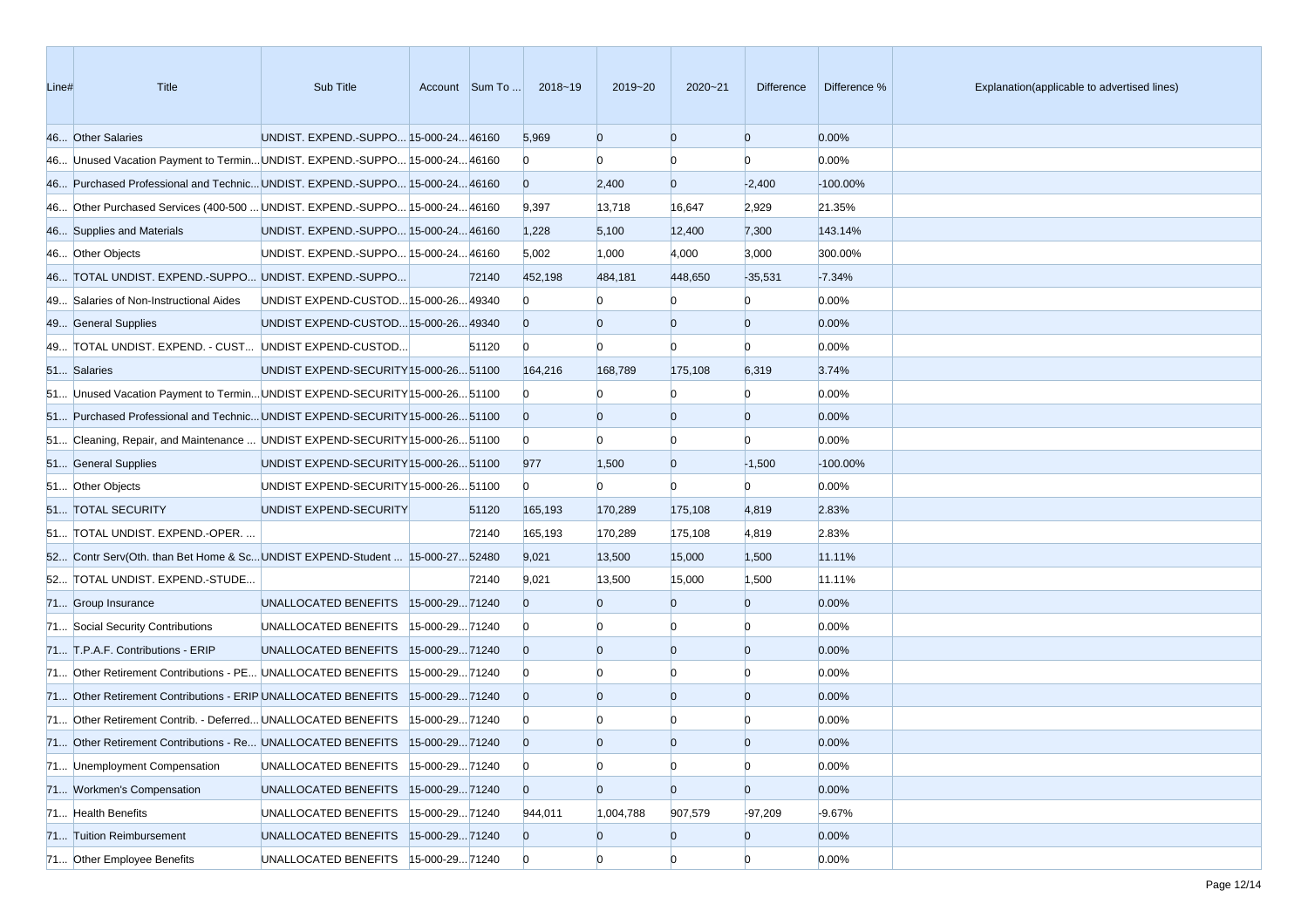| Line# | Title                                                                     | Sub Title        |                 | Account Sum To | 2018~19                 | 2019~20        | 2020~21        | Difference     | Difference % | Explanation(applicable to advertised lines) |
|-------|---------------------------------------------------------------------------|------------------|-----------------|----------------|-------------------------|----------------|----------------|----------------|--------------|---------------------------------------------|
|       | 71 Unused Sick Payment to Terminated UNALLOCATED BENEFITS 15-000-29 71240 |                  |                 |                | $\overline{0}$          | $\Omega$       | $\overline{0}$ | $\overline{0}$ | 0.00%        |                                             |
|       | 71 Unused Vacation Pmt to Terminated/UNALLOCATED BENEFITS                 |                  | 15-000-2971240  |                | $\mathbf{0}$            |                |                | $\Omega$       | 0.00%        |                                             |
|       | 71 Unused Sick Payment to Terminated UNALLOCATED BENEFITS 15-000-29 71240 |                  |                 |                | $\overline{0}$          | $\Omega$       | $\overline{0}$ | $\mathbf{0}$   | 0.00%        |                                             |
|       | 71 TOTAL UNALLOCATED BENEFITS UNALLOCATED BENEFITS                        |                  |                 | 71260          | 944,011                 | 1,004,788      | 907,579        | $-97,209$      | $-9.67%$     |                                             |
|       | 71 TOTAL PERSONAL SERVICES - E                                            |                  |                 | 72140          | 944,011                 | 1,004,788      | 907,579        | $-97,209$      | $-9.67%$     |                                             |
|       | 72 TOTAL UNDISTRIBUTED EXPENDI                                            |                  |                 | 72260          | 2,080,958               | 2,289,217      | 2,187,373      | $-101,844$     | $-4.45%$     |                                             |
|       | 72 TOTAL GENERAL CURRENT EXPE                                             |                  |                 | 84060          | 5,733,662               | 5,982,999      | 5,848,192      | $-134,807$     | $-2.25%$     |                                             |
|       | 73 Kindergarten                                                           | <b>EQUIPMENT</b> | 15-110-1075880  |                | $\mathbf{0}$            | $\overline{0}$ | $\Omega$       | $\overline{0}$ | 0.00%        |                                             |
|       | 73 Grades 1-5                                                             | <b>EQUIPMENT</b> | 15-120-1075880  |                | 30,935                  | 12,000         | 14,000         | 2,000          | 16.67%       |                                             |
|       | 73 Grades 6-8                                                             | <b>EQUIPMENT</b> | 15-130-1075880  |                | $\mathbf{0}$            |                |                | $\Omega$       | 0.00%        |                                             |
|       | 73 Grades 9-12                                                            | <b>EQUIPMENT</b> | 15-140-1075880  |                | $\overline{0}$          | $\overline{0}$ | $\overline{0}$ | $\overline{0}$ | 0.00%        |                                             |
|       | 74 Cognitive - Mild                                                       | <b>EQUIPMENT</b> | 15-201-1075880  |                | $\mathbf{0}$            |                |                | $\Omega$       | 0.00%        |                                             |
|       | 74 Cognitive - Moderate                                                   | <b>EQUIPMENT</b> | 15-202-1075880  |                | $\overline{0}$          | $\Omega$       | $\overline{0}$ | $\overline{0}$ | 0.00%        |                                             |
|       | 74 Learning and/or Language Disabilities EQUIPMENT                        |                  | 15-204-1075880  |                | $\mathbf{0}$            |                | $\Omega$       | $\Omega$       | 0.00%        |                                             |
|       | 74 Visual Impairments                                                     | <b>EQUIPMENT</b> | 15-206-1075880  |                | $\overline{0}$          | $\overline{0}$ | $\overline{0}$ | $\overline{0}$ | 0.00%        |                                             |
|       | 74 Auditory Impairments                                                   | <b>EQUIPMENT</b> | 15-207-1075880  |                | $\mathbf{0}$            |                |                | $\Omega$       | 0.00%        |                                             |
|       | 74 Behavioral Disabilities                                                | <b>EQUIPMENT</b> | 15-209-1075880  |                | $\overline{0}$          | $\overline{0}$ | $\overline{0}$ | $\Omega$       | 0.00%        |                                             |
|       | 74 Multiple Disabilities                                                  | <b>EQUIPMENT</b> | 15-212-1075880  |                | $\mathbf{0}$            | $\Omega$       | $\overline{0}$ | $\Omega$       | 0.00%        |                                             |
|       | 74 Resource Room/Resource Center                                          | <b>EQUIPMENT</b> | 15-213-1075880  |                | 13,780                  | 10,000         | $\overline{0}$ | $-10,000$      | $-100.00\%$  |                                             |
|       | 74 Autism                                                                 | <b>EQUIPMENT</b> | 15-214-1075880  |                | $\overline{0}$          |                |                | $\Omega$       | 0.00%        |                                             |
|       | 74 Preschool Disabilities - Part-Time                                     | <b>EQUIPMENT</b> | 15-215-1075880  |                | $\overline{0}$          | $\Omega$       | $\overline{0}$ | $\Omega$       | 0.00%        |                                             |
|       | 74 Preschool Disabilities - Full-Time                                     | <b>EQUIPMENT</b> | 15-216-1075880  |                | $\mathbf{0}$            |                |                | $\Omega$       | 0.00%        |                                             |
|       | 74 Cognitive - Severe                                                     | <b>EQUIPMENT</b> | 15-222-1075880  |                | $\overline{0}$          | $\overline{0}$ | $\overline{0}$ | $\overline{0}$ | 0.00%        |                                             |
|       | 74 Basic Skills/Remedial - Instruction                                    | <b>EQUIPMENT</b> | 15-230-1075880  |                | $\mathbf{0}$            |                | $\Omega$       | $\Omega$       | 0.00%        |                                             |
|       | 74 Bilingual Education - Instruction                                      | <b>EQUIPMENT</b> | 15-240-1075880  |                | $\overline{0}$          | $\Omega$       | $\overline{0}$ | $\Omega$       | 0.00%        |                                             |
|       | 75 Vocational Programs - Local - Instru EQUIPMENT                         |                  | 15-3XX-1 75880  |                | $\bf{0}$                |                |                |                | 0.00%        |                                             |
|       | 75 At-Risk Programs                                                       | <b>EQUIPMENT</b> | 15-42X-1075880  |                | $\overline{0}$          | $\Omega$       | $\Omega$       | $\Omega$       | 0.00%        |                                             |
|       | 75 School-Sponsored and Other Instruc EQUIPMENT                           |                  | 15-4XX-1 75880  |                | $\overline{0}$          | $\overline{0}$ | $\overline{0}$ | $\overline{0}$ | 0.00%        |                                             |
|       | 75 Undistributed Expenditures - Instructi EQUIPMENT                       |                  | 15-000-1075880  |                | $\mathbf{0}$            | $\overline{0}$ | $\overline{0}$ | $\overline{0}$ | 0.00%        |                                             |
|       | 75 Undist.Expend.-Support Serv.-Stude EQUIPMENT                           |                  | 15-000-21 75880 |                | $\overline{\mathbf{0}}$ | $\overline{0}$ |                |                | 0.00%        |                                             |
|       | 75 Undist.Expend.-Support Serv. - Inst.  EQUIPMENT                        |                  | 15-000-2275880  |                | $\overline{0}$          | $\overline{0}$ | $\overline{0}$ | $\overline{0}$ | 0.00%        |                                             |
|       | 75 Undistributed Expenditures - School  EQUIPMENT                         |                  | 15-000-24 75880 |                | $\overline{0}$          | $\overline{0}$ | $\overline{0}$ | $\overline{0}$ | 0.00%        |                                             |